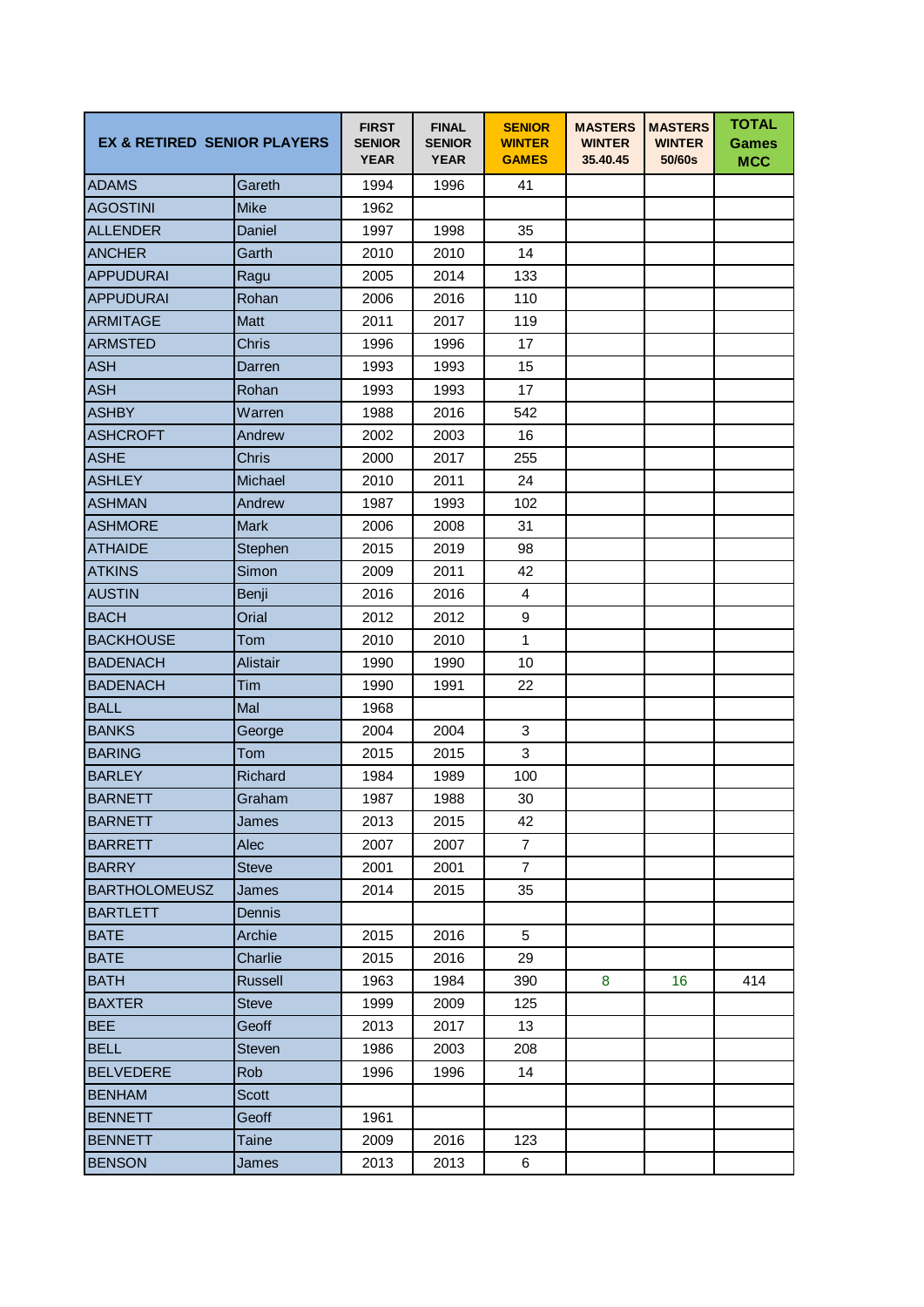| <b>BENTLEY</b>     | Sean            | 2013 | 2014 | 28           |     |    |      |
|--------------------|-----------------|------|------|--------------|-----|----|------|
| <b>BERGMAN</b>     | Ron             | 1977 | 1990 | 234          |     |    |      |
| <b>BERWICK</b>     | <b>Mark</b>     | 2010 | 2012 | 35           |     |    |      |
| <b>BESLEY</b>      | Sam             | 2007 | 2007 | 3            |     |    |      |
| <b>BESSELL</b>     | Sam             | 2015 | 2015 | 8            |     |    |      |
| <b>BEST</b>        | Wayne           | 2001 | 2003 | 25           | 73  | 34 | 132  |
| <b>BETHERAS</b>    | Leon            | 1962 | 1990 | 510          | 433 | 96 | 1039 |
| <b>BEURLE</b>      | Aaron           | 2008 | 2010 | 50           |     |    |      |
| <b>BHANA</b>       | <b>Dharmesh</b> | 2009 | 2013 | 83           |     |    |      |
| <b>BIRCH</b>       | David           | 2017 | 2017 | 13           |     |    |      |
| <b>BIRCH</b>       | Michael         | 2009 | 2009 | 16           |     |    |      |
| <b>BIRTLES</b>     | Paul            | 2010 | 2016 | 35           |     |    |      |
| <b>BISHOP</b>      | Andrew          | 2010 | 2010 | 10           |     |    |      |
| <b>BLAKKARLY</b>   | Jarni           | 2012 | 2016 | 56           |     |    |      |
| <b>BLEWETT</b>     | <b>Mike</b>     | 1968 | 1978 | 188          |     |    |      |
| <b>BLEWETT</b>     | <b>Steve</b>    | 1976 | 1978 | 106          |     |    |      |
| <b>BLOCKEY</b>     | Keith           | 1963 |      |              |     |    |      |
| <b>BLYTH</b>       | Cyril           | 1971 | 1978 | 140          |     |    |      |
| <b>BOCK</b>        | Andrew          | 2004 | 2004 | 6            |     |    |      |
| <b>BOLAND</b>      | Craig           | 1987 | 1990 | 50           |     |    |      |
| <b>BOGATIN</b>     | Adam            | 2012 | 2016 | 42           |     |    |      |
| <b>BONGERS</b>     | Michael         | 2013 | 2014 | 26           |     |    |      |
| <b>BOWEN</b>       | Anthony         | 2005 | 2016 | 163          |     |    |      |
| <b>BOYD-TURNER</b> | <b>Nick</b>     | 2003 | 2004 | 11           |     |    |      |
| <b>BOTTERILL</b>   | Nathan          | 1994 | 1998 | 50           |     |    |      |
| <b>BOWER</b>       | David           | 2012 | 2012 | $\mathbf{1}$ |     |    |      |
| <b>BOWKER</b>      | <b>Mike</b>     |      |      |              |     |    |      |
| <b>BRADDOCK</b>    | <b>Mike</b>     | 2011 | 2013 | 48           |     |    |      |
| <b>BRADDOCK</b>    | <b>Scott</b>    | 2005 | 2005 | 18           |     |    |      |
| <b>BRADEN</b>      | Matt            | 1993 | 1995 | 39           |     |    |      |
| <b>BRAID</b>       | Sam             | 2011 | 2014 | 52           |     |    |      |
| <b>BRAMPTON</b>    | Paul            | 1998 | 1999 | 32           |     |    |      |
| <b>BRANDON</b>     | <b>Chris</b>    | 1995 | 2016 | 271          | 167 |    | 438  |
| <b>BRANDON</b>     | David           | 1995 | 1999 | 50           |     |    |      |
| <b>BRASCH</b>      | <b>Stan</b>     | 1986 | 1991 | 90           |     |    |      |
| <b>BRAY</b>        | James           | 2019 | 2019 | 9            |     |    |      |
| <b>BRESCACIN</b>   | Dane            | 2017 | 2019 | 46           |     |    |      |
| <b>BRETHERTON</b>  | Phil            | 2007 | 2009 | 11           |     |    |      |
| <b>BRISCOE</b>     | <b>Todd</b>     | 1995 | 1997 | 47           |     |    |      |
| <b>BROOKER</b>     | <b>Tony</b>     | 1973 | 1975 | 50           |     |    |      |
| <b>BROOKS</b>      | Peter           | 2003 | 2003 | 4            | 85  | 46 | 135  |
| <b>BROOKSHAW</b>   | Christian       | 1994 | 2000 | 28           |     |    |      |
| <b>BROWN</b>       | Pat             | 2018 | 2019 | 29           |     |    |      |
| <b>BUCKLEY</b>     | <b>Brian</b>    | 2004 | 2004 | 3            |     |    |      |
| <b>BUDHIA</b>      | Milan           | 2008 | 2009 | 25           |     |    |      |
| <b>BURT</b>        | Geoff           | 1965 |      |              |     |    |      |
| <b>BUTLER</b>      | Ken             | 1983 | 1984 | 32           |     |    |      |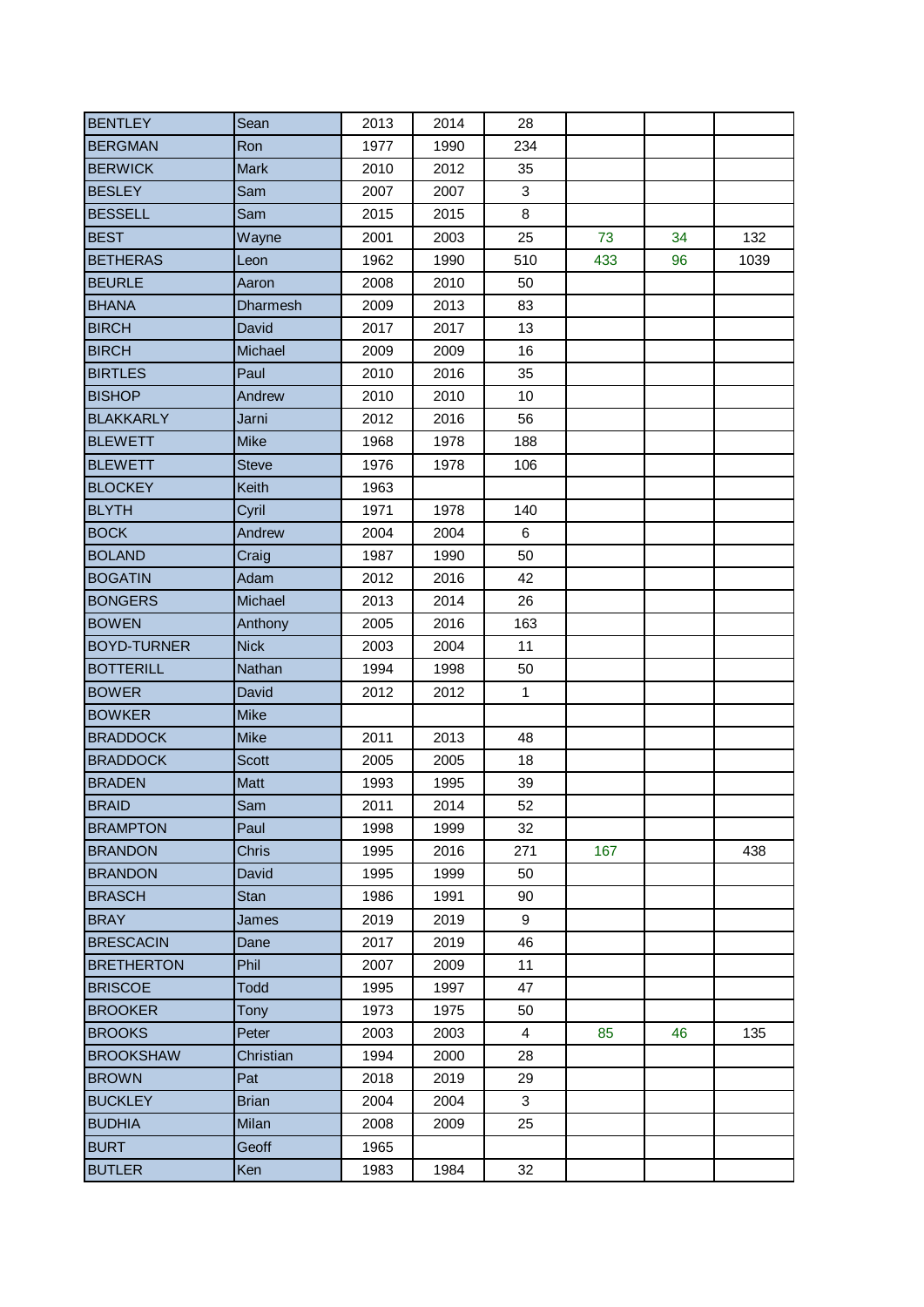| <b>BUULTJENS</b>     | Simon         | 1991 | 1996 | 105            |    |     |
|----------------------|---------------|------|------|----------------|----|-----|
| <b>BURNETT</b>       | Rob           | 2012 | 2013 | 20             |    |     |
| <b>BYUNG HOON</b>    | Kim           | 2010 | 2010 | 11             |    |     |
| <b>BYRNE</b>         | Josh          | 1999 | 1999 | 9              |    |     |
| <b>BYRNE</b>         | Rob           | 1979 | 1988 | 162            |    |     |
| <b>CALTHORPE</b>     | Anthony       | 1999 | 2015 | 116            |    |     |
| <b>CALVER</b>        | David         |      |      |                |    |     |
| <b>CAMERON</b>       | John          | 1980 | 1986 | 120            |    |     |
| <b>CAMPBELL</b>      | Alan          | 2002 | 2004 | 43             |    |     |
| <b>CAMPBELL</b>      | Rob           | 1992 | 2005 | 131            | 32 | 163 |
| <b>CAMPION</b>       | Andrew        | 1986 | 1989 | 63             |    |     |
| <b>CAMPKIN-SMITH</b> | Malcolm       | 1990 | 1990 | 16             |    |     |
| <b>CANNON</b>        | Pat           |      |      |                |    |     |
| <b>CAPPER</b>        | Rory          | 2011 | 2011 | $\overline{7}$ |    |     |
| <b>CARPENTER</b>     | <b>Mark</b>   | 2014 | 2016 | 47             |    |     |
| <b>CARR</b>          | <b>Mike</b>   | 1986 | 1998 | 210            |    |     |
| <b>CARSELDINE</b>    | Robin         | 1991 | 1994 | 65             |    |     |
| <b>CARTER</b>        | Greg          | 1988 | 1989 | 32             |    |     |
| <b>CARTER-KEALL</b>  | Will          | 2016 | 2016 | 12             |    |     |
| <b>CASSIDY</b>       | Aengus        | 2012 | 2019 | 103            |    |     |
| <b>CAWTHORN</b>      | Simon         | 2010 | 2010 | $\overline{4}$ |    |     |
| <b>CHABROL</b>       | Alex          | 2014 | 2017 | 19             |    |     |
| <b>CHAMPION</b>      | <b>Marcus</b> | 2009 | 2009 | 9              |    |     |
| <b>CHANDLER</b>      | <b>Mark</b>   | 2011 | 2013 | 25             |    |     |
| <b>CHANDLER</b>      | Rohan         | 2008 | 2009 | 35             |    |     |
| <b>CHANG</b>         | Pelly         | 1971 | 1978 | 80             |    |     |
| <b>CHILDS</b>        | Scott         | 1998 | 1998 | 10             |    |     |
| <b>CHIAM</b>         | Geoff (Dr)    | 1961 |      |                |    |     |
| <b>CHIAM</b>         | L             | 1961 |      |                |    |     |
| <b>CHHIMA</b>        | Himesh        | 2008 | 2008 | 13             |    |     |
| <b>CHILTON</b>       | Mike          | 2017 | 2019 | 45             |    |     |
| <b>CHRISTIE</b>      | Matt          | 2016 | 2016 | 3              |    |     |
| <b>CLARK</b>         | <b>Nigel</b>  | 2014 | 2016 | 23             |    |     |
| <b>CLARKE</b>        | Ken           | 1961 | 1981 | 375            |    |     |
| <b>CLARKE</b>        | Len           | 1962 |      |                |    |     |
| <b>CLARKE</b>        | <b>Des</b>    | 1961 |      |                |    |     |
| <b>COATES</b>        | Malcolm       | 1990 | 1991 | 16             |    |     |
| <b>COEN</b>          | Matt          | 2018 | 2019 | 37             |    |     |
| <b>COEN</b>          | <b>Nick</b>   | 2013 | 11   |                |    |     |
| <b>COLLETT</b>       | lan           |      |      |                |    |     |
| <b>COLLINGE</b>      | Jon           | 2005 | 2006 | 20             |    |     |
| <b>COMER</b>         | Craig         | 1990 | 1992 | 34             |    |     |
| <b>COOK</b>          | Doug          | 1961 |      |                |    |     |
| <b>COOPER</b>        | Ron           | 1961 |      |                |    |     |
| <b>COPE</b>          | Andrew        | 2002 | 2004 | 47             |    |     |
| <b>CORNISH</b>       | lan           | 1962 | 1983 | 400            |    |     |
| <b>COWAN</b>         | Andrew        | 1963 |      |                |    |     |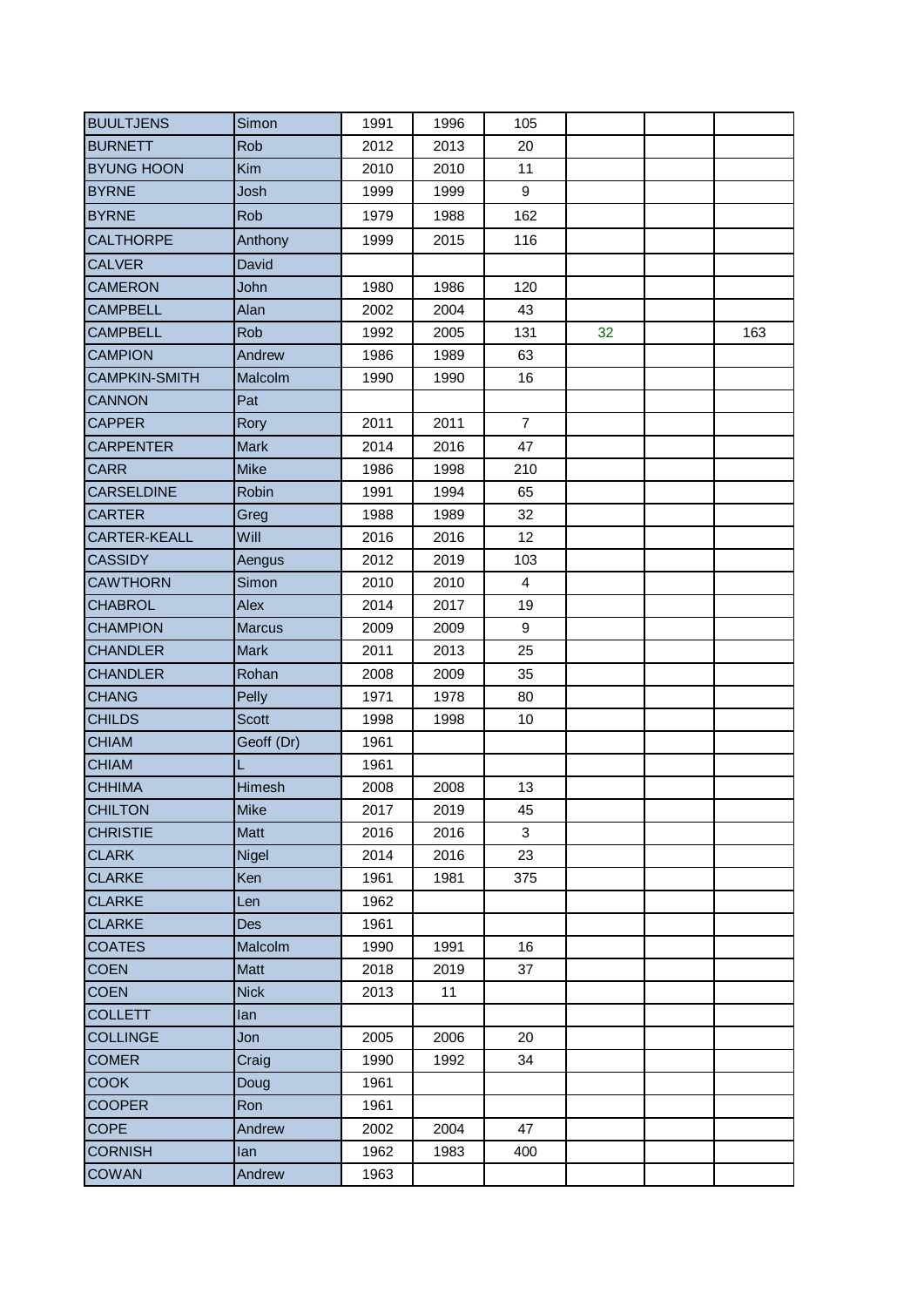| <b>COSTER</b>      | <b>Neil</b>        | 1988 | 1988 | 14  | 150     |    |  |
|--------------------|--------------------|------|------|-----|---------|----|--|
| <b>COULTON</b>     | Peter              |      |      |     |         |    |  |
| <b>COVENTRY</b>    | Ken                | 1961 | 1973 | 210 |         |    |  |
| <b>COVENTRY</b>    | Ron                | 1961 |      |     |         |    |  |
| <b>COX</b>         | Declan             | 2011 | 2014 | 60  |         |    |  |
| <b>CRAMP</b>       | Adrian             | 2003 | 2009 | 90  |         |    |  |
| <b>CRANWELL</b>    | <b>Will</b>        | 2015 | 2016 | 16  |         |    |  |
| <b>CRESP</b>       | <b>Steve</b>       | 1996 | 1998 | 36  |         |    |  |
| <b>CROOK</b>       | Chris              | 2008 | 2015 | 102 |         |    |  |
| <b>CROWTHER</b>    | Matt               | 2011 | 2014 | 37  |         |    |  |
| <b>CULLEN</b>      | Fraser             | 2017 | 2017 | 18  |         |    |  |
| <b>CULLEN</b>      | <b>Scott</b>       | 2014 | 2015 | 18  |         |    |  |
| <b>CUMMING</b>     | $\mathsf{R}% _{T}$ | 1961 |      |     |         |    |  |
| <b>CUMMINGS</b>    | <b>Charles</b>     | 1994 | 2005 | 200 |         |    |  |
| <b>CUMMINGS</b>    | John               | 1996 | 1996 | 8   |         |    |  |
| <b>CUMMINS</b>     | Matt               | 2012 | 2016 | 96  |         |    |  |
| <b>CUNNINGTON</b>  | <b>Matt</b>        | 2010 | 2016 | 51  |         |    |  |
| <b>CURNOW</b>      | <b>Stuart</b>      | 1990 |      |     |         |    |  |
| <b>CURRIE</b>      | Tim                | 2006 | 2006 | 20  |         |    |  |
| <b>CURTIS</b>      | Geoff              | 2012 | 2012 | 15  |         |    |  |
| <b>CUYPERS</b>     | John               | 2008 | 2010 | 24  |         |    |  |
| <b>DANIELSON</b>   | <b>Brett</b>       | 1998 | 2001 | 72  |         |    |  |
| <b>DALEY</b>       | Geoff              | 1994 | 1994 | 15  |         |    |  |
| <b>DAVEY</b>       | Alan               | 2006 | 2006 | 17  |         |    |  |
| <b>DAVEY</b>       | Cam                | 2007 | 2010 | 27  |         |    |  |
| <b>DAVEY</b>       | Jordan             | 2017 | 2018 | 37  |         |    |  |
| <b>DAVIS</b>       | Matt               | 2016 | 2019 | 42  |         |    |  |
| <b>DAVIS</b>       | <b>Stuart</b>      | 1993 | 1993 | 15  |         |    |  |
| <b>DAY</b>         |                    | 1962 |      |     |         |    |  |
| <b>DAYA</b>        | Jason              | 2009 | 2015 | 84  |         |    |  |
| <b>DAYA</b>        | Rajesh             | 2014 | 2014 | 15  |         |    |  |
| <b>DEAN</b>        | Dave               | 2001 | 2008 | 114 |         |    |  |
| <b>DE JONG</b>     | Hugo               | 2011 | 2012 | 24  |         |    |  |
| <b>DEMPSTER</b>    | <b>Steven</b>      | 2004 | 2007 | 72  |         |    |  |
| <b>DE SWART</b>    | Peter              | 1987 | 1991 | 87  | Current | 68 |  |
| <b>DETSIRAPIS</b>  | <b>Nick</b>        | 1987 | 1991 | 90  |         |    |  |
| <b>DEVENEY</b>     | Damian             | 1981 |      |     |         |    |  |
| <b>DEVENEY</b>     | Bill               |      | 1983 |     |         |    |  |
| <b>DE VILLIERS</b> | James              | 2006 | 2015 | 63  |         |    |  |
| <b>DEVLIN</b>      | Andrew             | 1989 | 2009 | 310 |         |    |  |
| <b>DEVRIES</b>     | JJ                 | 2003 | 2003 | 14  |         |    |  |
| <b>DHILLON</b>     | <b>Bill</b>        |      |      |     |         |    |  |
| <b>DI VENUTO</b>   | <b>Jack</b>        | 2017 | 2018 | 26  |         |    |  |
| <b>DONALDSON</b>   | Ryan               | 1998 | 1998 | 13  |         |    |  |
| <b>DONATO</b>      | Pat                | 1987 | 1991 |     |         |    |  |
| <b>DORMER</b>      | Simon              | 2011 | 2012 | 29  |         |    |  |
| <b>DOYLE</b>       | Scott              | 2011 | 2016 | 33  |         |    |  |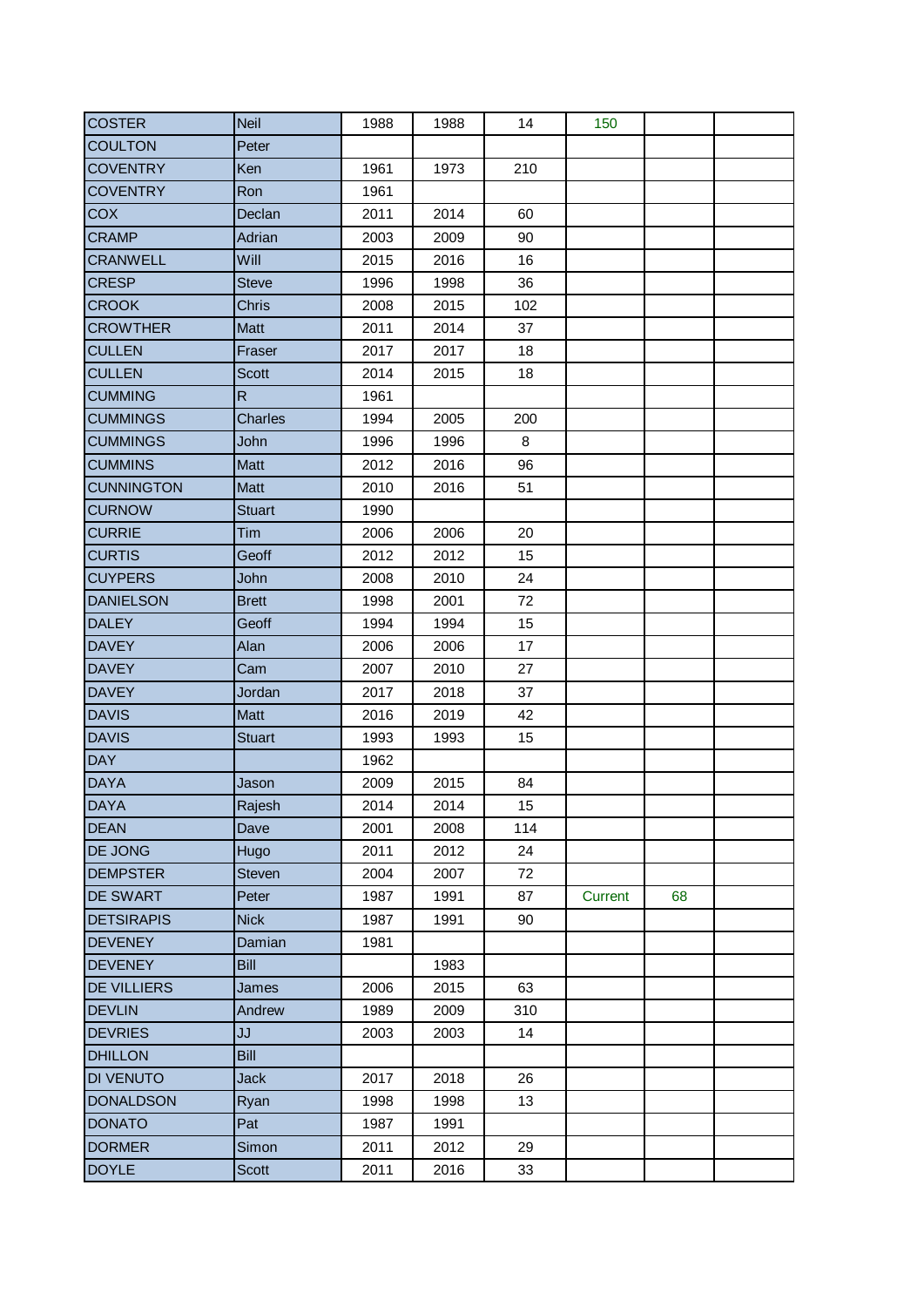| <b>DUNN</b>          | Toby          | 2016 | 2018 | 14             |  |  |
|----------------------|---------------|------|------|----------------|--|--|
| <b>DUNNING</b>       | <b>Chris</b>  | 2017 | 2017 | 23             |  |  |
| <b>DYSON PARROTT</b> | Guy           | 2008 | 2009 | 18             |  |  |
| <b>EARLE</b>         | Seb           | 2007 | 2007 | 16             |  |  |
| <b>EBELING</b>       | Craig         | 1964 |      |                |  |  |
| <b>EDIS</b>          | <b>Brian</b>  | 1965 |      |                |  |  |
| <b>EDMONDS</b>       | Craig         | 2014 | 2014 | $\mathbf{1}$   |  |  |
| <b>ELLIOTT</b>       | Andrew        | 2013 | 2016 | 78             |  |  |
| <b>ELLIS</b>         | <b>Jerry</b>  | 1963 | 1978 |                |  |  |
| <b>ELMES</b>         | Marty         | 2003 | 2004 | 12             |  |  |
| <b>ENGLISH</b>       | <b>Steve</b>  | 80's |      |                |  |  |
| <b>ESCOTT</b>        | Peter         | 1995 | 1997 | 43             |  |  |
| <b>EVANS</b>         | Cam           | 2013 | 2017 | 38             |  |  |
| <b>EVANS</b>         | James         | 2010 | 2010 | 13             |  |  |
| <b>FAHEY</b>         | Damon         | 2014 | 2015 | 34             |  |  |
| <b>FAIRMAN</b>       | Matt          | 2005 | 2005 | 16             |  |  |
| <b>FARLEY</b>        | <b>Steve</b>  | 2006 | 2013 | 57             |  |  |
| <b>FARR</b>          | Gary          | 1962 |      |                |  |  |
| <b>FARR</b>          | Rod           | 1962 |      |                |  |  |
| <b>FERGUSON</b>      | Hamish        | 2016 | 2019 | 46             |  |  |
| FERNANDEZ            | Fernando      | 2012 | 2012 | 6              |  |  |
| FERNANDEZ            | Paul          | 1986 | 1987 | 32             |  |  |
| FERRIER              | Haydn         | 1990 | 2004 | 226            |  |  |
| <b>FERRIER</b>       | lan           | 1968 | 1986 | 300            |  |  |
| <b>FINCHER</b>       | Lachlan       | 1996 | 1998 | 41             |  |  |
| <b>FINCHER</b>       | Cameron       | 1999 | 1999 | 17             |  |  |
| <b>FINDLAY</b>       | Dale          | 2012 | 2012 | 9              |  |  |
| <b>FITZGERALD</b>    | Duane         | 1990 | 1996 | 97             |  |  |
| <b>FLANDERKA</b>     | Frank         |      |      |                |  |  |
| <b>FLECKNOE</b>      | Andrew        | 2007 | 2007 | 16             |  |  |
| <b>FLEETWOOD</b>     | Tom           | 2014 | 2015 | 22             |  |  |
| <b>FLEMING</b>       | <b>Brett</b>  | 2006 | 2006 | 16             |  |  |
| <b>FLEMING</b>       | Peter         | 2011 | 2012 | 29             |  |  |
| <b>FLUITSMA</b>      | <b>Troy</b>   | 2006 | 2011 | 83             |  |  |
| <b>FOOTE</b>         | Jarrod        | 1999 | 2010 | 100            |  |  |
| FORD                 | John          | 2009 | 2010 | 14             |  |  |
| FORD                 | Richard       | 2006 | 2016 | 129            |  |  |
| FORD                 | <b>Ross</b>   | 1962 |      |                |  |  |
| <b>FOSTER</b>        | Adam          | 2012 | 2012 | 16             |  |  |
| <b>FOSTER</b>        | Rannoch       | 2016 | 2017 | 20             |  |  |
| <b>FOULDS</b>        | Julian        | 1996 | 1997 | 30             |  |  |
| <b>FRANKLIN</b>      | Peter         | 1961 |      |                |  |  |
| <b>FRASER</b>        | Michael       | 2009 | 2009 | $\overline{2}$ |  |  |
| <b>FRASER-SMYTHE</b> | Cameron       | 1984 | 1988 | 85             |  |  |
| FREER                | <b>Matt</b>   | 2017 | 2017 | 9              |  |  |
| FREER                | Paul          | 1993 | 1997 | 56             |  |  |
| <b>FROMBERG</b>      | <b>Stuart</b> | 1996 | 1998 | 22             |  |  |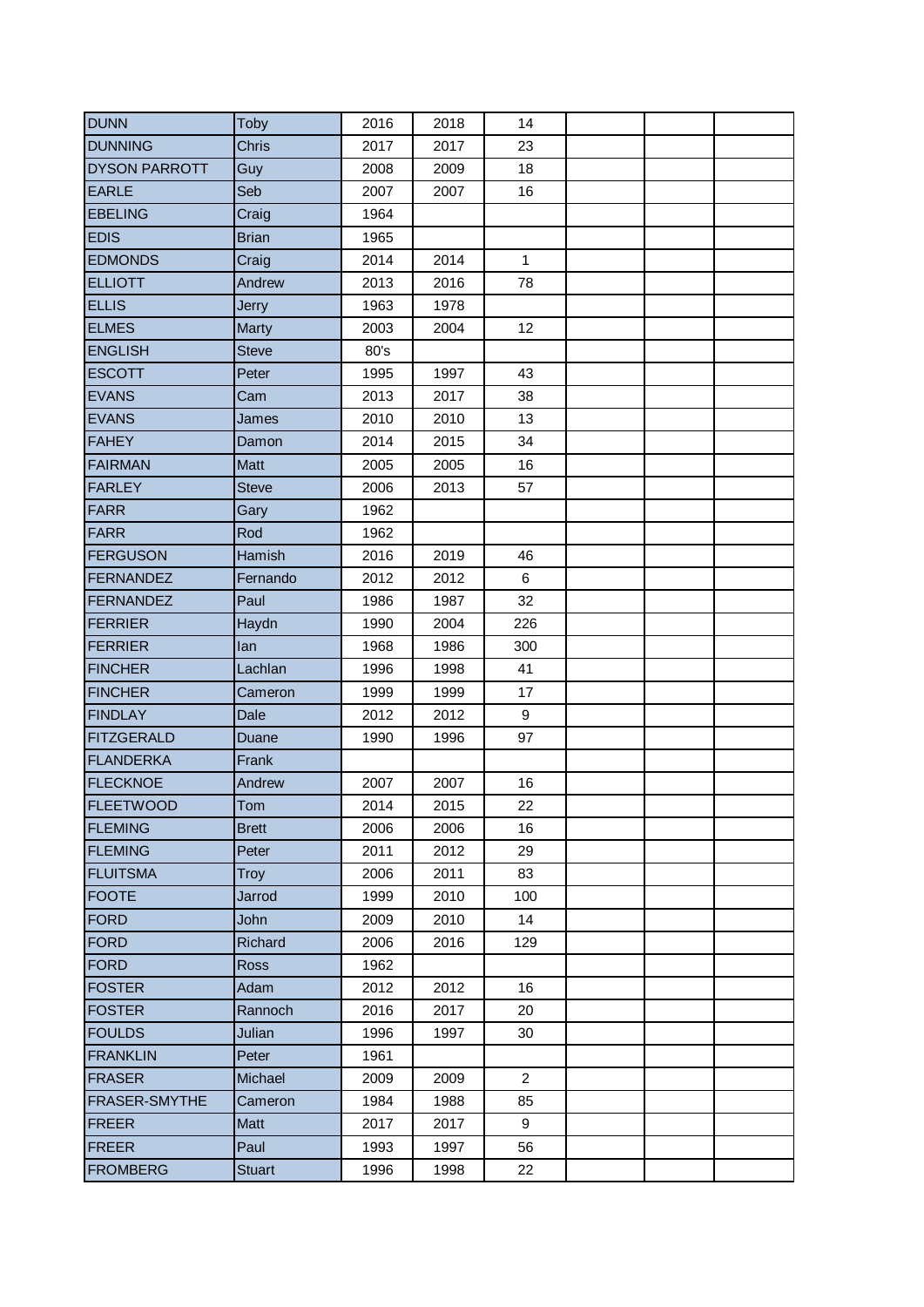| <b>FRUIN</b>                                                  | Glen          | 1963         |              |                |    |     |
|---------------------------------------------------------------|---------------|--------------|--------------|----------------|----|-----|
| <b>GALGON</b>                                                 | <b>Brad</b>   | 2005         | 2005         | 16             |    |     |
| <b>GANDHIOK</b>                                               | Karan         | 1987         | 1989         | 46             |    |     |
| <b>GANDHIOK</b>                                               | Pavan         | 1987         | 1991         | 89             |    |     |
| <b>GARVEY</b>                                                 | Dan           | 2011         | 2015         | 55             |    |     |
| <b>GATES</b>                                                  | Lewis         | 1999         | 1999         | 14             |    |     |
| <b>GEBHARDT</b>                                               | Glen          | 1999         | 2002         | 75             |    |     |
| <b>GEE</b>                                                    | Andrew        | 1999         | 2001         | 45             |    |     |
| <b>GEORGE</b>                                                 | Jeremy        | 2014         | 2015         | 12             |    |     |
| <b>GIBBS</b>                                                  | Adam          | 80's         |              |                |    |     |
| <b>GIBBS</b>                                                  | Damian        | 1984         | 1985         | 34             |    |     |
| <b>GIBLIN</b>                                                 | <b>Mark</b>   | 2007         | 2007         | 16             |    |     |
| GILL                                                          | Damien        | 1990         | 2016         | 313            |    |     |
| <b>GILL</b>                                                   | Jarrod        | 1992         | 2001         | 74             |    |     |
| <b>GILLON</b>                                                 | Luke          | 1993         | 1993         | $\mathbf{1}$   |    |     |
| <b>GILLON</b>                                                 | Dominic       | 1993         | 1993         | $\overline{2}$ |    |     |
| <b>GILLON</b>                                                 | Anthony       | 1986         | 1993         | 123            |    |     |
| <b>GONZALAEZ</b>                                              | Diego         | 2016         | 2016         | 12             |    |     |
| <b>GORING</b>                                                 | Tony          | 2001         | 2001         | 17             |    |     |
| <b>GOUGH</b>                                                  | Andrew        | 1985         | 1988         | 70             |    |     |
| <b>GOVIND</b>                                                 | Ajit          | 2009         | 2012         | 58             |    |     |
| <b>GOVIND</b>                                                 | Amit          | 2010         | 2014         | 67             |    |     |
| GOW                                                           | <b>Justin</b> | 1999         | 1999         | 15             |    |     |
| <b>GRANT</b>                                                  | <b>Mark</b>   | 2009         | 2009         | $\mathbf{1}$   |    |     |
| <b>GRATION</b>                                                | Craig         | 1985         | 2010         | 250            | 39 | 289 |
| <b>GRATION</b>                                                | Ryan          | 2008         | 2016         | 143            |    |     |
| <b>GRATION</b>                                                | Zac           | 2008         | 2012         | 54             |    |     |
| <b>GREED</b>                                                  | Lachie        | 2017         | 2019         | 42             |    |     |
| <b>GRIEVE</b>                                                 | Alistair      | 2007         | 2010         | 52             |    |     |
| <b>GRIFFIN</b>                                                | <b>Nick</b>   | 1992         | 1993         | 30             |    |     |
| <b>GROGAN</b>                                                 | Liam          | 1991         | 1994         | 20             |    |     |
| <b>GROGAN</b>                                                 | Conor         | 1993         | 1993         | 30             |    |     |
| <b>GROGAN</b>                                                 | Rob           | 80's         |              |                |    |     |
| <b>GROSSE</b>                                                 | Kejwan        | 2008         | 2008         | 16             |    |     |
| <b>GROVES</b>                                                 | Mitchell      | 2009         | 2011         | 23             |    |     |
| <b>HAINES</b>                                                 | Martin        | 1961         | 1970         | 175            |    |     |
| <b>HAMILTON</b>                                               | <b>Thomas</b> | 1998         | 1998         | 16             |    |     |
| <b>HANLON</b>                                                 | Phil          | 2001         | 2009         | 139            | 62 | 201 |
| <b>HARDHAM</b>                                                | Greg          | 1967         | 1982         | 280            |    |     |
| <b>HARDHAM</b>                                                |               |              |              |                |    |     |
|                                                               | Alan          | 1961         | 1971         | 200            |    |     |
|                                                               | Pat           | 2012         | 2014         | 35             |    |     |
|                                                               | Trevor        | 1992         | 1997         | 50             |    |     |
|                                                               | Aneil         | 2013         | 2016         | 23             |    |     |
| <b>HARDING</b><br><b>HARDY</b><br><b>HARI</b><br><b>HARJO</b> | Chris         | 2008         | 2008         | 4              |    |     |
| <b>HARKIN</b>                                                 | Tom           | 2013         | 2015         | 29             |    |     |
| <b>HARMAN</b><br><b>HARMER</b>                                | David<br>Jeff | 1966<br>1995 | 1968<br>1997 | 50             |    |     |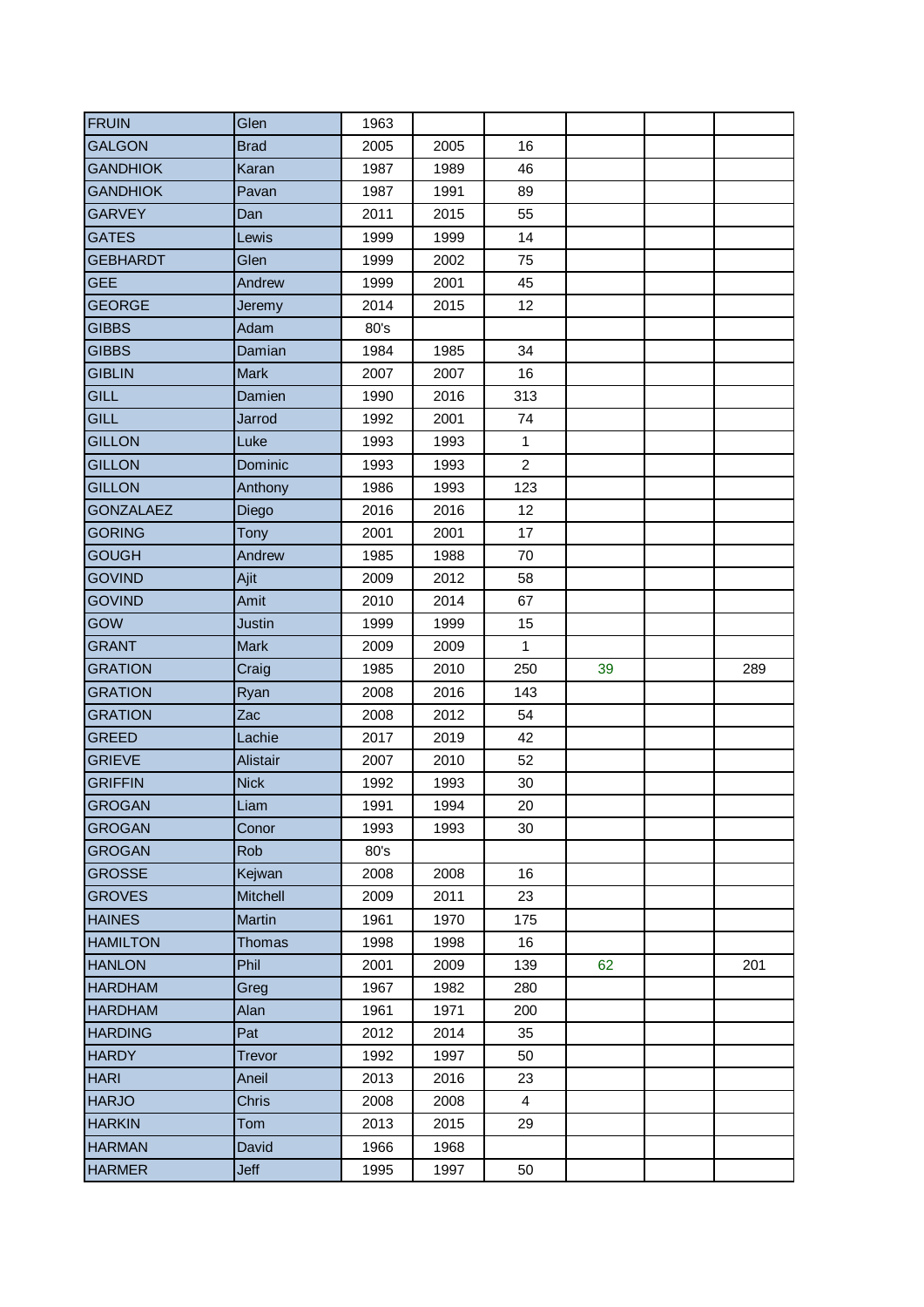| <b>HARRIS</b>        | Roddy           | 1981 | 1985 | 80             |         |     |
|----------------------|-----------------|------|------|----------------|---------|-----|
| <b>HARTLAND</b>      | Dylan           | 2012 | 2012 | 6              |         |     |
| <b>HASLEM</b>        | <b>Ross</b>     | 1973 | 1975 | 50             |         |     |
| <b>HASSALL</b>       | Richard         | 1997 | 1997 | 13             |         |     |
| <b>HASTINGS</b>      | Roger           | 1996 | 1996 | 16             |         |     |
| <b>HASTINGS</b>      | <b>Brett</b>    | 1995 | 1996 | 35             |         |     |
| <b>HATFIELD</b>      | Gavin           | 1980 | 1987 | 130            |         |     |
| <b>HATFIELD</b>      | Roger           | 1980 | 1988 | 145            |         |     |
| <b>HAVELOCK</b>      | <b>Titus</b>    |      |      |                |         |     |
| <b>HAVERCROFT</b>    | Max             | 1963 |      |                |         |     |
| <b>HAWKE</b>         | Ryan            | 2015 | 2015 | 3              |         |     |
| <b>HAYWARD</b>       | John            | 1985 | 1986 | 31             |         |     |
| <b>HAYWARD</b>       | Sam             | 2006 | 2012 | 66             |         |     |
| <b>HAZELL</b>        | Henry           | 2013 | 2013 | $\overline{7}$ |         |     |
| <b>HEALE</b>         | Andrew          | 2009 | 2010 | 32             |         |     |
| <b>HEARN</b>         | Gregor          | 2017 | 2017 | 11             |         |     |
| <b>HEARSE</b>        | Cam             | 1973 | 1976 | 60             |         |     |
| <b>HEARSE</b>        | Ken             | 1961 | 1973 | 225            |         |     |
| <b>HEATH</b>         | Tom             | 2007 | 2008 | 10             |         |     |
| <b>HEMMINGWAY</b>    | Charlton        | 2000 | 2005 | 96             |         |     |
| <b>HENDREY</b>       | <b>Drew</b>     | 2004 | 2007 | 45             |         |     |
| <b>HERA</b>          | <b>Hitesh</b>   | 2003 | 2003 | $\overline{c}$ |         |     |
| <b>HERRINGSHAW</b>   | Tim             | 2003 | 2012 | 132            |         |     |
| <b>HIBBARD</b>       | Daniel          | 1990 | 1991 | 32             |         |     |
| <b>HICKEY</b>        | James           | 2009 | 2013 | 71             |         |     |
| <b>HIGGINSON</b>     | <b>Alistair</b> | 2016 | 2016 | 18             |         |     |
| <b>HILL</b>          | <b>Chris</b>    | 1990 |      |                |         |     |
| <b>HILL</b>          | Frank           | 1961 | 1978 | 300            |         |     |
| <b>HILL</b>          | <b>Nick</b>     | 2007 | 2014 | 93             | 15      | 108 |
| <b>HILLING-SMITH</b> | Roly            | 2011 | 2012 | 24             |         |     |
| <b>HIRA</b>          | Sunil           | 2011 | 2014 | 34             |         |     |
| <b>HISKINS</b>       | Jeremy          | 1998 | 1998 | 10             |         |     |
| <b>HITCHEN</b>       | Andrew          | 1990 | 1994 | 80             |         |     |
| <b>HITCHEN</b>       | Chris           | 1992 | 1999 | 100            |         |     |
| <b>HOCKLEY</b>       | Jim             | 2007 | 2007 | 18             |         |     |
| <b>HODGE</b>         | Matt            | 1997 | 1997 | 20             |         |     |
| <b>HODGSON</b>       | Alec            | 1961 | 1973 | 222            |         |     |
| <b>HODGSON</b>       | <b>Neil</b>     | 2002 | 2015 | 154            | Current |     |
| <b>HODGSON</b>       | Peter           | 1980 | 2013 | 323            | Current | 323 |
| <b>HOLDSWORTH</b>    | Chris           | 2016 | 2016 | $\overline{2}$ |         |     |
| <b>HOLDSWORTH</b>    | <b>Mark</b>     | 2016 | 2016 | $\overline{2}$ |         |     |
| <b>HOLLENBACH</b>    | Rudy            |      |      |                |         |     |
| <b>HOLLOWS</b>       | Jono            | 2010 | 2011 | 34             |         |     |
| <b>HOOD</b>          | Simon           | 2006 | 2016 | 139            |         |     |
| <b>HOOPER</b>        | Ed              | 2006 | 2008 | 31             |         |     |
| <b>HOOPER</b>        | Sam             | 2016 | 2016 | $\mathbf{1}$   |         |     |
| <b>HOOPER</b>        | Will            | 2014 | 2014 | 12             |         |     |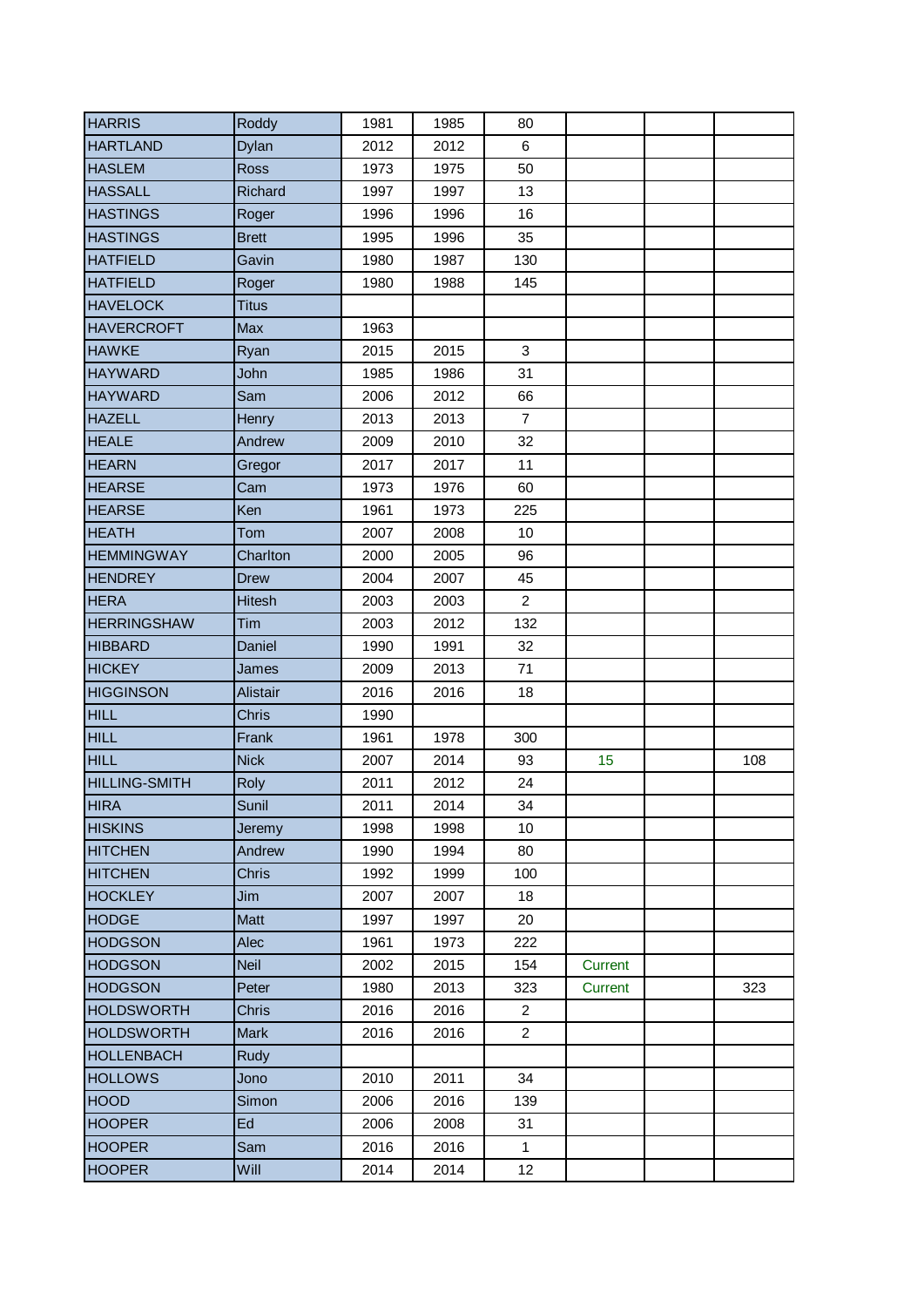| <b>HORAN</b>      | Rob            | 2005 | 2016 | 165            |           |                |     |
|-------------------|----------------|------|------|----------------|-----------|----------------|-----|
| <b>HORTON</b>     | Garth          | 1992 | 1998 | 66             |           |                |     |
| <b>HORTON</b>     | Lance          | 1992 | 1998 | 100            |           |                |     |
| <b>HORTON</b>     | Wally          | 1976 | 1996 | 250            |           |                |     |
| <b>HORTOP</b>     | Allen          | 2009 | 2010 | 30             |           |                |     |
| <b>HOUSE</b>      | Imran          | 2013 | 2014 | 30             |           |                |     |
| <b>HOWARD</b>     | <b>Bruce</b>   | 2001 | 2001 | $\overline{2}$ |           |                |     |
| <b>HOWARTH</b>    | Tim            | 2008 | 2011 | 64             |           |                |     |
| <b>HOWELL</b>     | Caden          | 2019 | 2019 | 14             |           |                |     |
| <b>HOWELL</b>     | Craig          | 2010 | 2013 | 61             |           |                |     |
| <b>HOWELL</b>     | Rowland        | 2001 | 2001 | 5              |           |                |     |
| <b>HOWLETT</b>    | Graeme         | 1985 | 2000 |                |           |                |     |
| <b>HOWLETT</b>    | lan            | 1982 |      |                |           |                |     |
| <b>HOWLETT</b>    | John           | 1980 | 1999 | 230            |           |                |     |
| <b>HULL</b>       | Hedley         | 1961 |      |                |           |                |     |
| <b>HULL</b>       | Mal            | 1961 |      |                |           |                |     |
| <b>HULME</b>      | <b>Dwight</b>  | 2003 | 2018 | 99             |           |                |     |
| <b>HULME</b>      | Ellery         | 2006 | 2006 | 20             |           |                |     |
| <b>HUME</b>       | Ruben          | 2009 | 2013 | 16             |           |                |     |
| <b>HUMFFRAY</b>   | Howard         | 1969 | 1982 | 230            | $\pmb{0}$ | 3              | 233 |
| <b>HUMPHRIES</b>  | Leigh          | 2002 | 2010 | 117            |           |                |     |
| <b>HUNT</b>       | <b>Nick</b>    | 1990 | 1996 | 56             |           |                |     |
| <b>HUNTER</b>     | James          | 2001 | 2013 | 128            |           |                |     |
| <b>HUNTER</b>     | <b>Russell</b> | 2014 | 2016 | 36             |           |                |     |
| <b>HUNTER</b>     | Tim            | 2005 | 2006 | 35             |           |                |     |
| <b>HUNTINGTON</b> | lan            | 1961 | 1966 | 80             |           |                |     |
| <b>HUTTER</b>     | Cian           | 2012 | 2018 | 81             |           |                |     |
| <b>HUTTER</b>     | Zane           | 2010 | 2015 | 82             |           |                |     |
| <b>INGLETON</b>   | Dennis         | 1971 | 1982 | 216            | 343       | 65             | 624 |
| <b>JACKSON</b>    | Alan           | 1961 | 1970 | 175            |           |                |     |
| <b>JACKSON</b>    | Heath          | 2000 | 2000 | 18             |           |                |     |
| <b>JACKSON</b>    | Paul           | 1972 | 1986 | 260            | 78        | $\overline{2}$ | 340 |
| <b>JACKSON</b>    | Ray            | 1972 | 2004 | 262            | 139       | 4              | 405 |
| <b>JAMIESON</b>   | <b>Stewart</b> | 1961 | 1970 | 180            |           |                |     |
| <b>JAMIESON</b>   | Graham         | 1971 | 1979 | 160            |           |                |     |
| <b>JARMAN</b>     | Greg           | 2008 | 2011 | 45             |           |                |     |
| <b>JASEK</b>      | Emile          | 2007 | 2007 | $\overline{2}$ |           |                |     |
| <b>JASKI</b>      | Simon          | 1998 | 1999 | 24             |           |                |     |
| <b>JEFFREY</b>    | Guy            | 2008 | 2009 | 17             |           |                |     |
| <b>JENKINS</b>    | Lew            | 1961 | 1973 | 230            |           |                |     |
| <b>JENKINS</b>    | Peter          | 1966 | 1982 | 300            |           |                |     |
| <b>JENKINS</b>    | <b>Rob</b>     | 1966 | 1992 | 520            | 54        | 40             | 614 |
| <b>JENKINSON</b>  | Andy           | 2010 | 2017 | 115            |           |                |     |
| <b>JESSON</b>     | James          | 2019 | 2019 | 19             |           |                |     |
| <b>JOHNSON</b>    | Greg           | 1993 | 1995 | 30             |           |                |     |
| <b>JOHNSON</b>    | Damien         | 1996 | 1997 | 26             |           |                |     |
| <b>JOHNSON</b>    | Kelvin         | 2009 | 2011 | 54             |           |                |     |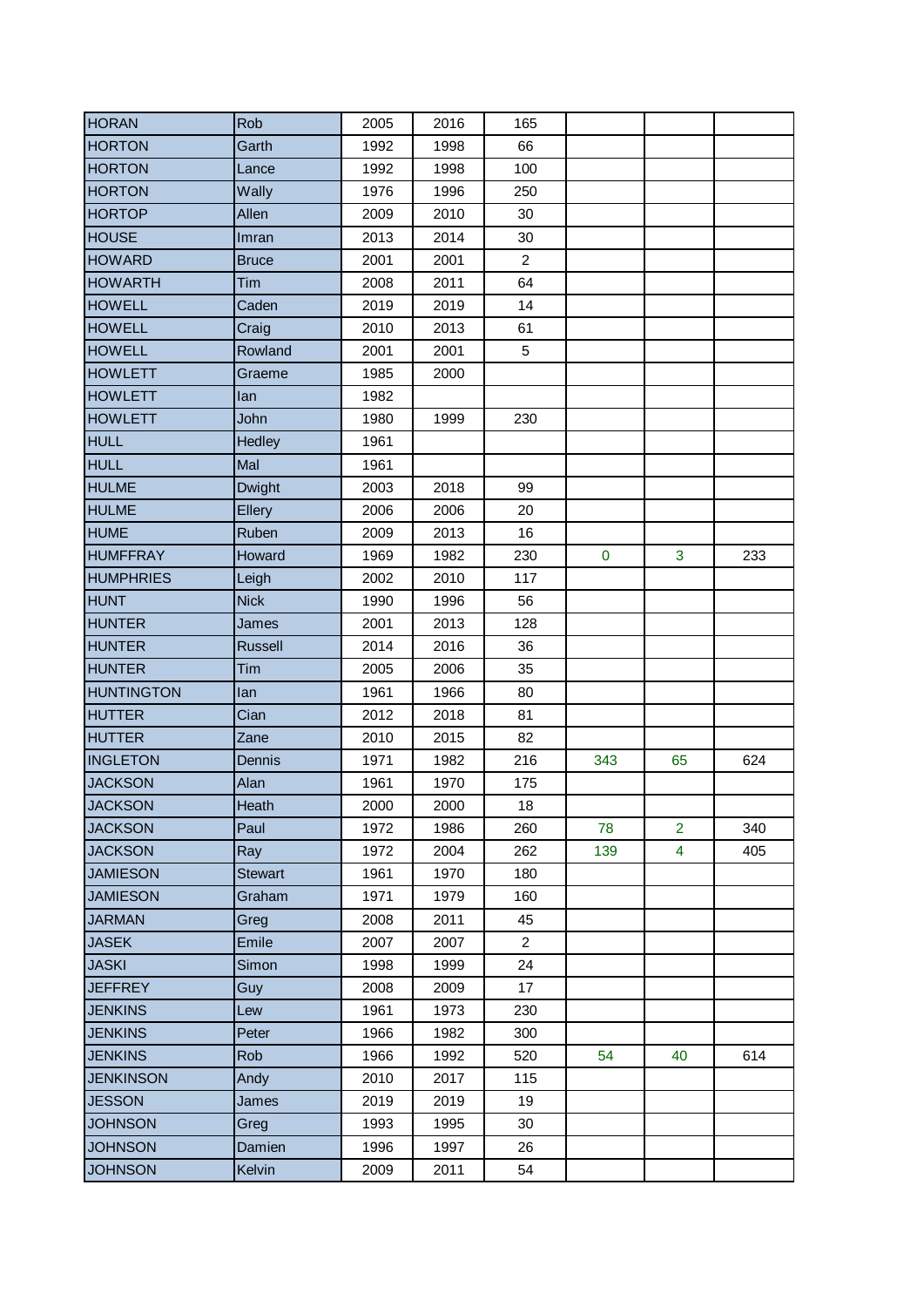| <b>JOHNSON</b>   | Luke           | 2004 | 2004 | 14              |  |  |
|------------------|----------------|------|------|-----------------|--|--|
| <b>JOHNSON</b>   | <b>Noel</b>    | 1961 | 1968 | 128             |  |  |
| <b>JOHNSON</b>   | Ryan           | 2011 | 2016 | 100             |  |  |
| <b>JOHNSTON</b>  | David          | 2001 | 2001 | $5\phantom{.0}$ |  |  |
| <b>JOHNSTON</b>  | Gus            | 1998 | 2006 | 123             |  |  |
| <b>JOHNSTON</b>  | Simon          | 2001 | 2001 | 16              |  |  |
| <b>JONES</b>     | <b>Des</b>     | 1964 |      |                 |  |  |
| <b>JONES</b>     | Harry          | 2007 | 2007 | 12              |  |  |
| <b>JONES</b>     | Vern           | 1964 | 1975 | 210             |  |  |
| <b>JONKMAN</b>   | Jaap           | 2013 | 2014 | $\mathbf{3}$    |  |  |
| <b>JORGENSON</b> | <b>Steve</b>   | 1988 | 1988 | 18              |  |  |
| <b>KAAN</b>      | <b>Darlius</b> | 2005 | 2013 | 102             |  |  |
| <b>KAY</b>       | Jeremy         | 2019 | 2019 | 15              |  |  |
| <b>KEALY</b>     | <b>Brent</b>   | 2016 | 2016 | 11              |  |  |
| <b>KEAM</b>      | <b>Marcus</b>  | 2003 | 2003 | 13              |  |  |
| <b>KEARNEY</b>   | lan            | 1988 | 1989 | 30              |  |  |
| <b>KELB</b>      | Ehren          | 2006 | 2006 | 18              |  |  |
| <b>KELLER</b>    | <b>Travis</b>  | 2003 | 2006 | 70              |  |  |
| <b>KELLY</b>     | Cormac         | 2003 | 2017 | 205             |  |  |
| <b>KELLY</b>     | Josh           | 2013 | 2013 | 16              |  |  |
| <b>KELSALL</b>   | James          | 2015 | 2019 | 62              |  |  |
| <b>KENNEDY</b>   | Adrian         | 1988 | 2000 | 100             |  |  |
| <b>KENT</b>      | Nathan         | 2005 | 2011 | 43              |  |  |
| <b>KEREZSI</b>   | <b>Brian</b>   | 1998 | 2001 | 71              |  |  |
| <b>KHUSAL</b>    | Jeetu          | 2009 | 2016 | 122             |  |  |
| <b>KIERNAN</b>   | Simon          | 1992 | 1993 | 25              |  |  |
| <b>KIMBER</b>    | Adrian         | 2010 | 2015 | 55              |  |  |
| <b>KINCH</b>     | James          | 2013 | 2017 | 24              |  |  |
| <b>KING</b>      | <b>Chris</b>   | 1993 | 1993 | 11              |  |  |
| <b>KING</b>      | Connor         | 2015 | 2016 | 24              |  |  |
| <b>KING</b>      | Trevor         | 1966 | 1993 | 485             |  |  |
| KIRKLAND         | <b>Brad</b>    | 2010 | 2011 | 17              |  |  |
| <b>KLAAS</b>     | John           | 1980 | 1996 | 268             |  |  |
| <b>KNIGHT</b>    | Callum         | 2002 | 2005 | 58              |  |  |
| <b>KNIGHT</b>    | Ryan           | 2004 | 2005 | 21              |  |  |
| <b>KNOTT</b>     | David          | 1989 | 1994 | 30              |  |  |
| <b>KNUF</b>      | Jan            | 2014 | 2014 | 12              |  |  |
| <b>KONG</b>      | Ken            | 1981 | 2001 | 300             |  |  |
| <b>KONG</b>      | Phil           | 1987 | 1995 | 127             |  |  |
| <b>KOVIC</b>     | <b>Thomas</b>  | 2013 | 2013 | 16              |  |  |
| <b>KRIJNEN</b>   | <b>Nick</b>    | 2015 | 2015 | 10              |  |  |
| <b>KUNCIO</b>    | <b>Nick</b>    | 2010 | 2010 | 9               |  |  |
| LAMB             | <b>Nick</b>    | 2008 | 2008 | 13              |  |  |
| LANE             | <b>Brian</b>   | 1984 | 2016 | 444             |  |  |
| LANE             | Charlie        | 2018 | 2018 | 20              |  |  |
| LANE             | Daniel         | 1994 | 1995 | 17              |  |  |
| LANE             | Richard        | 2010 | 2010 | 13              |  |  |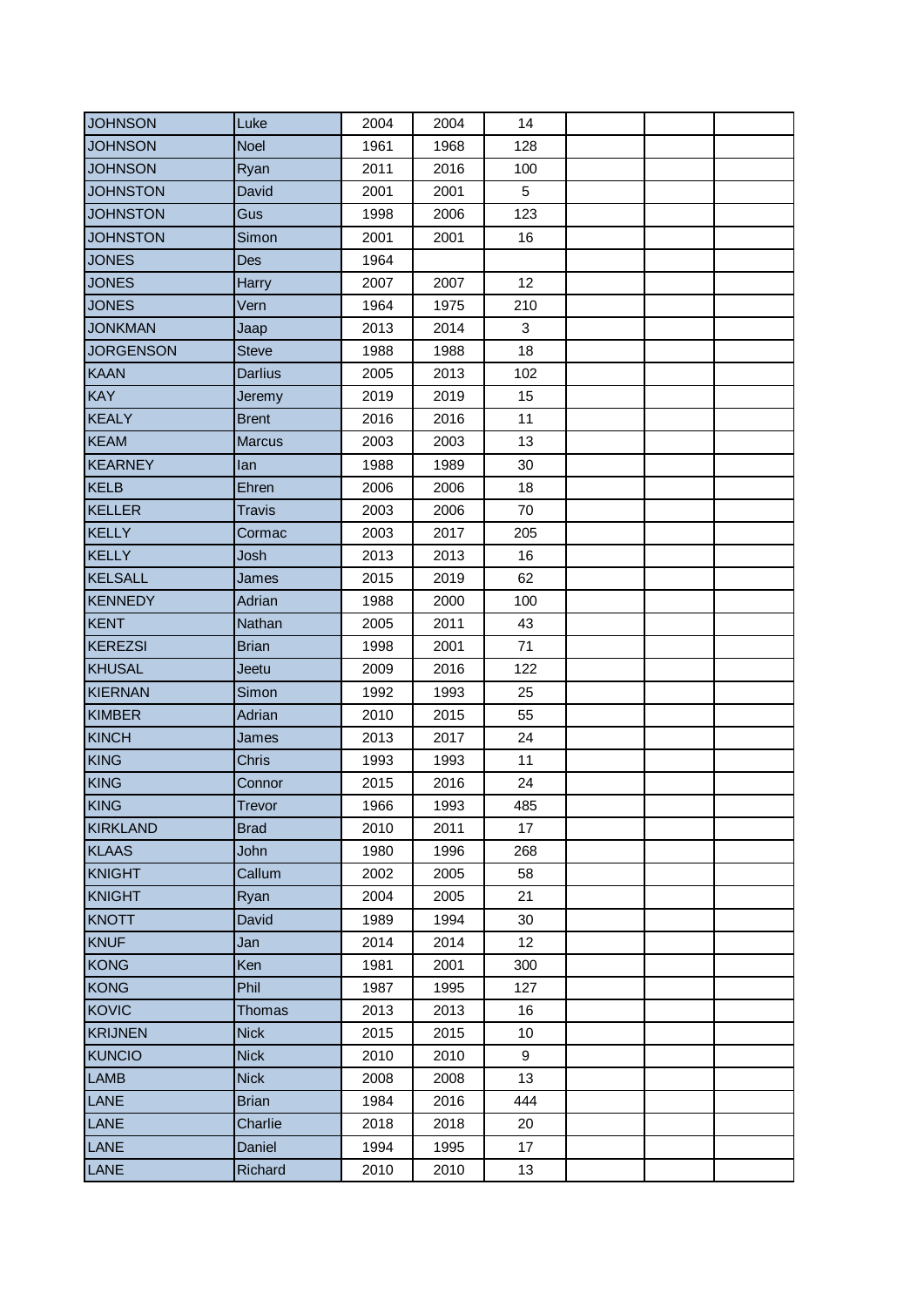| <b>LASKY</b>       | Gary          | 1994 | 1995 | 25             |  |  |
|--------------------|---------------|------|------|----------------|--|--|
| <b>LAWFORD</b>     | <b>Steve</b>  | 2006 | 2018 | 135            |  |  |
| <b>LAWSON</b>      | Daniel        | 2009 | 2009 | $\mathbf{1}$   |  |  |
| LEE                | Jon           | 2006 | 2006 | 3              |  |  |
| LEGG               | <b>Jack</b>   | 2018 | 2019 | 25             |  |  |
| LEGGE              | <b>Mike</b>   | 1963 |      |                |  |  |
| <b>LEUENBERGER</b> | Stefan        | 1998 | 1998 | 9              |  |  |
| <b>LEWIS</b>       | <b>Jack</b>   | 2002 | 2018 | 210            |  |  |
| LEWIS              | Joel          | 2004 | 2015 | 14             |  |  |
| <b>LEWIS</b>       | Julian        | 2002 | 2007 | 104            |  |  |
| <b>LEWTAS</b>      | <b>Ric</b>    | 1978 | 2006 | 441            |  |  |
| <b>LINCOLN</b>     | <b>Mark</b>   | 1999 | 2008 | 127            |  |  |
| <b>LINDGREN</b>    | <b>Jack</b>   | 2006 | 2007 | 33             |  |  |
| <b>LINDROS</b>     | John          | 1990 | 1992 | 45             |  |  |
| <b>LISTER</b>      | Michael       | 2012 | 2016 | 73             |  |  |
| <b>LITHGO</b>      | Joel          | 2010 | 2011 | 28             |  |  |
| <b>LOCKWOOD</b>    | Dean          | 1988 | 1989 | 27             |  |  |
| <b>LOGAN</b>       | Michael       | 2010 | 2014 | 82             |  |  |
| LONG               | Ralph         | 1993 |      | 15             |  |  |
| LONG               | Keith         |      |      |                |  |  |
| LOUGOON            | Aaron         | 2014 | 2019 | 109            |  |  |
| <b>LOWE</b>        | Angus         | 2013 | 2013 | $\overline{7}$ |  |  |
| <b>LUMB</b>        | Aaron         | 1994 | 1997 | 70             |  |  |
| <b>LYNAM</b>       | Tom           | 2019 | 2019 | 13             |  |  |
| <b>MACKINTOSH</b>  | Rod           | 1998 | 2007 | 178            |  |  |
| <b>MACKLEY</b>     | Adam          | 1990 | 1990 | 15             |  |  |
| <b>MACLAINE</b>    | <b>Mike</b>   |      | 1997 |                |  |  |
| <b>MACRIS</b>      | Costas        | 2006 | 2014 | 109            |  |  |
| <b>MAJOR</b>       | lan           | 80's |      |                |  |  |
| <b>MAKIN</b>       | Peter         | 2016 | 2016 | 20             |  |  |
| <b>MANTE</b>       | Ernst-Jan     | 2012 | 2012 | 5              |  |  |
| <b>MARCH</b>       | Aaron         | 2013 | 2015 | 22             |  |  |
| <b>MARCH</b>       | Aidan         | 2015 | 2016 | 25             |  |  |
| <b>MARIGLIANI</b>  | Luke          | 2008 | 2011 | 22             |  |  |
| <b>MARRIOTT</b>    | <b>Mark</b>   | 1989 | 1993 | 97             |  |  |
| <b>MARRIOTT</b>    | <b>Mike</b>   | 1990 | 1993 | 60             |  |  |
| <b>MARRIOTT</b>    | Peter         |      |      |                |  |  |
| <b>MARSH</b>       | David         | 2006 | 2011 | 92             |  |  |
| <b>MARSH</b>       | <b>Steven</b> | 2004 | 2011 | 110            |  |  |
| <b>MARTIN</b>      | Damon         | 2016 | 2016 | $\overline{2}$ |  |  |
| <b>MARTIN</b>      | Tim           | 2009 | 2016 | 114            |  |  |
| <b>MARTYN</b>      | Cameron       | 2006 | 2011 | 100            |  |  |
| <b>MASON</b>       | Alex          | 2009 | 2011 | 19             |  |  |
| <b>MASON</b>       | Gary          | 2010 | 2011 | 35             |  |  |
| <b>MASSEY</b>      | Roshin        | 80's |      |                |  |  |
| <b>MATHER</b>      | Bill          | 1961 | 1974 | 250            |  |  |
| <b>MATHER</b>      | Greg          | 1974 |      |                |  |  |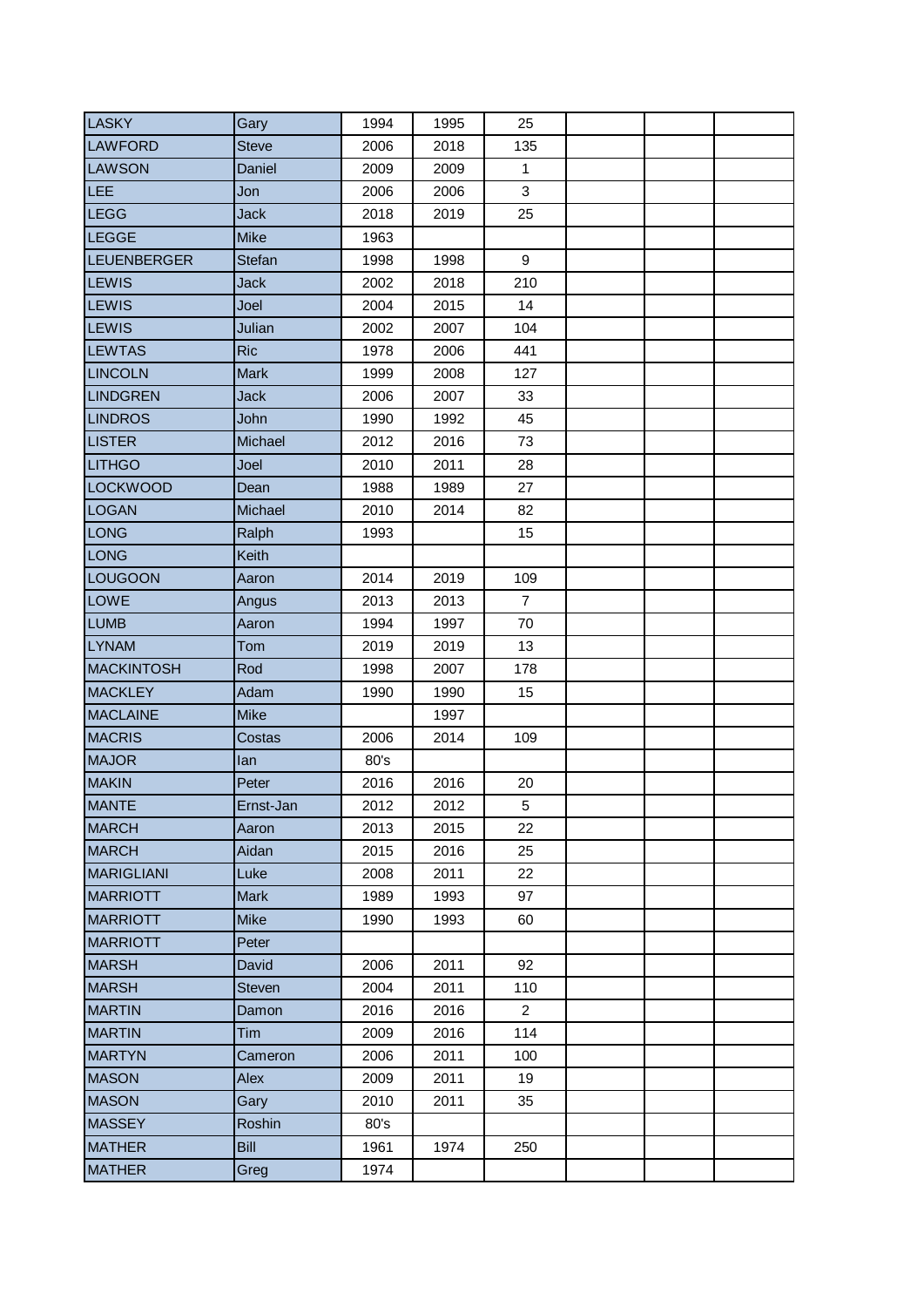| <b>MATHER</b>     | Peter         | 1974 |      |                |    |     |
|-------------------|---------------|------|------|----------------|----|-----|
| <b>MATTHEWS</b>   | Jeff          | 1994 | 2015 | 293            |    |     |
| <b>MATTHEWS</b>   | Tony          | 1991 | 2009 | 278            |    |     |
| <b>McBRIDE</b>    | Jamie         | 2005 | 2012 | 86             |    |     |
| <b>McCARRON</b>   | <b>Ned</b>    | 2013 | 2017 | 69             |    |     |
| <b>McCARTHY</b>   | Tom           | 1990 | 1991 | 32             |    |     |
| <b>McCOLL</b>     | Ferg          | 1998 | 1998 | 14             |    |     |
| <b>McCOOL</b>     | Simon         | 2016 | 2016 | 22             |    |     |
| <b>McDONALD</b>   | Alister       | 1983 | 2006 | 296            | 21 | 317 |
| <b>McDONALD</b>   | Cam           | 1993 | 2005 | 70             |    |     |
| <b>McDONALD</b>   | David         | 1994 | 2004 | 42             |    |     |
| <b>McDONALD</b>   | lan (Doc)     | 1961 | 1979 | 300            |    |     |
| <b>McDONALD</b>   | Ian M.        |      |      |                |    |     |
| <b>McFARLANE</b>  | Josh          | 2005 | 2005 | $\overline{7}$ |    |     |
| <b>McGRATH</b>    | Craig         | 2004 | 2019 | 167            | 79 | 246 |
| <b>McIVOR</b>     | Michael       | 2014 | 2016 | 46             |    |     |
| <b>McLENNAN</b>   | <b>Nick</b>   | 2004 | 2004 | 17             |    |     |
| <b>McMAHON</b>    | Jon           | 2015 | 2016 | 37             |    |     |
| <b>McMILLAN</b>   | Chris         | 2004 | 2006 | 50             |    |     |
| <b>McNALLY</b>    | Andrew        | 1990 | 1995 | 80             |    |     |
| <b>MEAD</b>       | Tony          |      |      |                |    |     |
| <b>MEIKLEJOHN</b> | David         | 1967 | 1984 | 300            |    |     |
| <b>MERRINGTON</b> | <b>Mark</b>   | 1992 | 1995 | 64             |    |     |
| <b>MILLER</b>     | <b>Stuart</b> | 2004 | 2007 | 52             |    |     |
| <b>MINCHIN</b>    | Harry         | 2008 | 2014 | 102            |    |     |
| <b>MISTRY</b>     | Yogi          | 1983 | 1984 | 30             |    |     |
| <b>MITCHELL</b>   | Shane         | 2013 | 2013 | 12             |    |     |
| <b>MOORE</b>      | <b>Brad</b>   | 2011 | 2016 | 42             |    |     |
| <b>MOORE</b>      | Joe           | 2009 | 2010 | 16             |    |     |
| <b>MOORE</b>      | Stephen       | 2012 | 2013 | 26             |    |     |
| <b>MOORE</b>      | Tully         | 2007 | 2010 | 62             |    |     |
| <b>MONDEN</b>     | Taiki         | 2007 | 2010 | 21             |    |     |
| <b>MONKS</b>      | Tim           | 1988 | 1989 | 34             |    |     |
| <b>MONTE</b>      | Cam           | 2008 | 2016 | 47             |    |     |
| <b>MONTE</b>      | Simon         | 2007 | 2015 | 144            |    |     |
| <b>MONTGOMERY</b> | Ken           | 2003 | 2003 | 3              |    |     |
| <b>MORAR</b>      | Preetesh      | 2004 | 2009 | 81             |    |     |
| <b>MORGAN</b>     | <b>Matt</b>   | 1991 | 2005 | 257            |    |     |
| <b>MORLEY</b>     | Charlie       | 1961 |      |                |    |     |
| <b>MORLEY</b>     | Colin         | 1983 | 1984 | 32             |    |     |
| <b>MORAR</b>      | Preetesh      | 2004 | 2009 | 81             |    |     |
| <b>MORROW</b>     | Darcy         | 2007 | 2008 | 21             |    |     |
| <b>MOSS</b>       | <b>Nick</b>   | 2017 | 2018 | 6              |    |     |
| <b>MOUNTFORD</b>  | Peter         | 1962 | 1978 | 300            |    |     |
| <b>MOWAT</b>      | AI            | 2006 | 2016 | 118            |    |     |
| <b>MOWAT</b>      | John          | 1992 | 1998 | $\overline{7}$ |    |     |
| <b>MUIR</b>       | Sean          | 1990 | 1992 | 50             |    |     |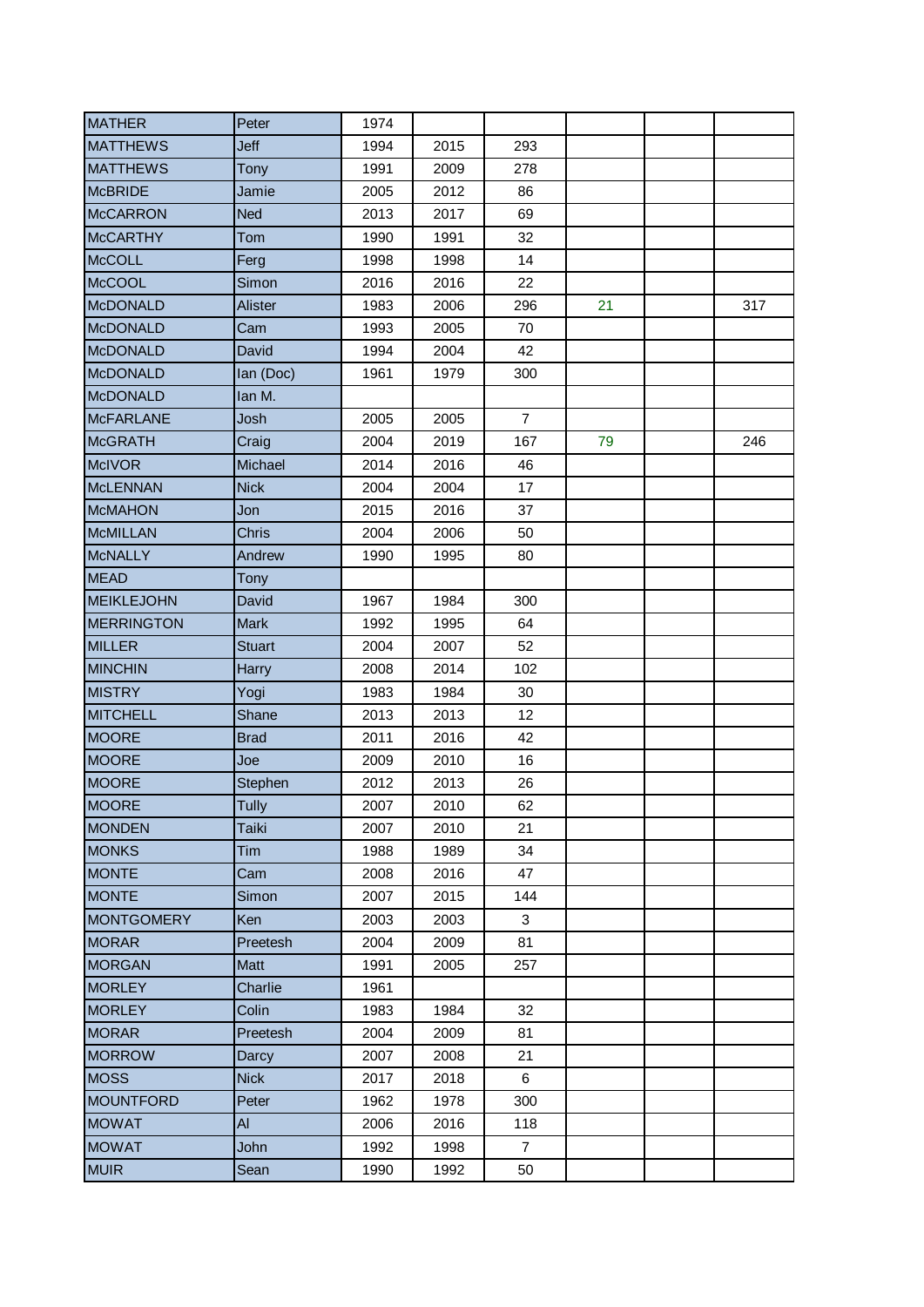| <b>MULA</b>       | Andrew         | 2005 | 2005 | 12             |     |     |     |
|-------------------|----------------|------|------|----------------|-----|-----|-----|
| <b>MULCAHY</b>    | Cameron        | 1986 | 2003 | 146            |     |     |     |
| <b>MULLINS</b>    | Kevin          | 2015 | 2015 | 11             |     |     |     |
| <b>MULLINS</b>    | Matt           | 2006 | 2008 | 46             |     |     |     |
| <b>MUNRO</b>      | Peter          | 1972 |      |                |     |     |     |
| <b>NANNERY</b>    | Peter          | 2004 | 2005 | 36             |     |     |     |
| <b>NELSON</b>     | James          | 2004 | 2005 | 31             |     |     |     |
| <b>NELSON</b>     | Roger          | 1993 | 1996 | 20             |     |     |     |
| <b>NELSON</b>     | Sam            | 2005 | 2005 | 14             |     |     |     |
| <b>NELSON</b>     | Zach           | 2019 | 2019 | 17             |     |     |     |
| <b>NEWNHAM</b>    | <b>Brenton</b> | 2017 | 2019 | 51             |     |     |     |
| <b>NICHOLSON</b>  | <b>Chris</b>   | 1979 | 1981 | 50             |     |     |     |
| <b>NOLAN</b>      | <b>Brian</b>   | 2016 | 2016 | $\overline{2}$ |     |     |     |
| <b>NORRIS</b>     | Robin          | 1963 |      |                |     |     |     |
| <b>NORTON</b>     | Jeremy         | 1999 | 1999 | 6              |     |     |     |
| <b>NORTON</b>     | Josh           | 1998 | 2001 | 64             |     |     |     |
| <b>O'BRIEN</b>    | Paul           | 2010 | 2015 | 97             |     |     |     |
| <b>O'CONNELL</b>  | Larry          | 1970 | 1980 | 200            |     |     |     |
| <b>O'CONNELL</b>  | Andrew         | 60's |      |                |     |     |     |
| <b>O'CONNELL</b>  | Les            | 60's |      |                |     |     |     |
| <b>O'CONNELL</b>  | Ernie          | 60's |      |                |     |     |     |
| <b>O'CONNELL</b>  | Rob            | 1971 | 2003 | 483            | 232 | 97  | 812 |
| <b>O'DONNELL</b>  | Liam           | 2018 | 2019 | 17             |     |     |     |
| <b>O'MALLEY</b>   | <b>Brian</b>   | 2015 | 2015 | 11             |     |     |     |
| <b>O'REILLY</b>   | Shaun          | 2019 | 2019 | 13             |     |     |     |
| <b>ONG</b>        | Ted            |      |      |                | 4   | 166 | 170 |
| ONG               | <b>Terry</b>   | 1989 | 2006 | 195            |     |     |     |
| <b>OPIE</b>       | Haydn          | 1966 | 1971 |                |     |     |     |
| ORANGE            | Ryan           | 2003 | 2003 | 15             |     |     |     |
| <b>OROSZUARY</b>  | Chris          | 2005 | 2005 | $\mathfrak{S}$ |     |     |     |
| <b>O'SULLIVAN</b> | Jerry          | 1966 | 1970 | 80             |     |     |     |
| <b>O'SULLIVAN</b> | Lochie         | 2014 | 2019 | 91             |     |     |     |
| <b>OTTEN</b>      | Jerome         | 1989 | 1989 | 16             |     |     |     |
| <b>OVERELL</b>    | <b>Bill</b>    |      |      |                | 427 | 166 | 593 |
| <b>OVERELL</b>    | <b>Derek</b>   |      |      |                |     |     |     |
| <b>OWEN</b>       | <b>Stuart</b>  | 2014 | 2015 | 35             |     |     |     |
| <b>PAICE</b>      | Andrew         | 1977 |      |                | 95  | 56  | 151 |
| <b>PAICE</b>      | Cameron        | 2010 | 2012 | 46             |     |     |     |
| <b>PAICE</b>      | David          | 1977 |      |                | 75  | 68  | 143 |
| <b>PAICE</b>      | Peter          | 1981 | 2004 | 358            | 67  |     | 425 |
| <b>PARK</b>       | <b>Steve</b>   | 1994 | 2013 | 311            |     |     |     |
| <b>PARRY</b>      | Ryan           | 2016 | 2018 | 62             |     |     |     |
| <b>PARSONS</b>    | <b>Brian</b>   | 1962 | 1970 |                |     |     |     |
| <b>PARSOTAM</b>   | Preetesh       | 2011 | 2012 | 24             |     |     |     |
| <b>PATEL</b>      | Manny          | 2011 | 2012 | 30             |     |     |     |
| <b>PATEL</b>      | Manoj          | 2016 | 2016 | 10             |     |     |     |
| <b>PATEL</b>      | Nerosh         | 2003 | 2003 | $\overline{2}$ |     |     |     |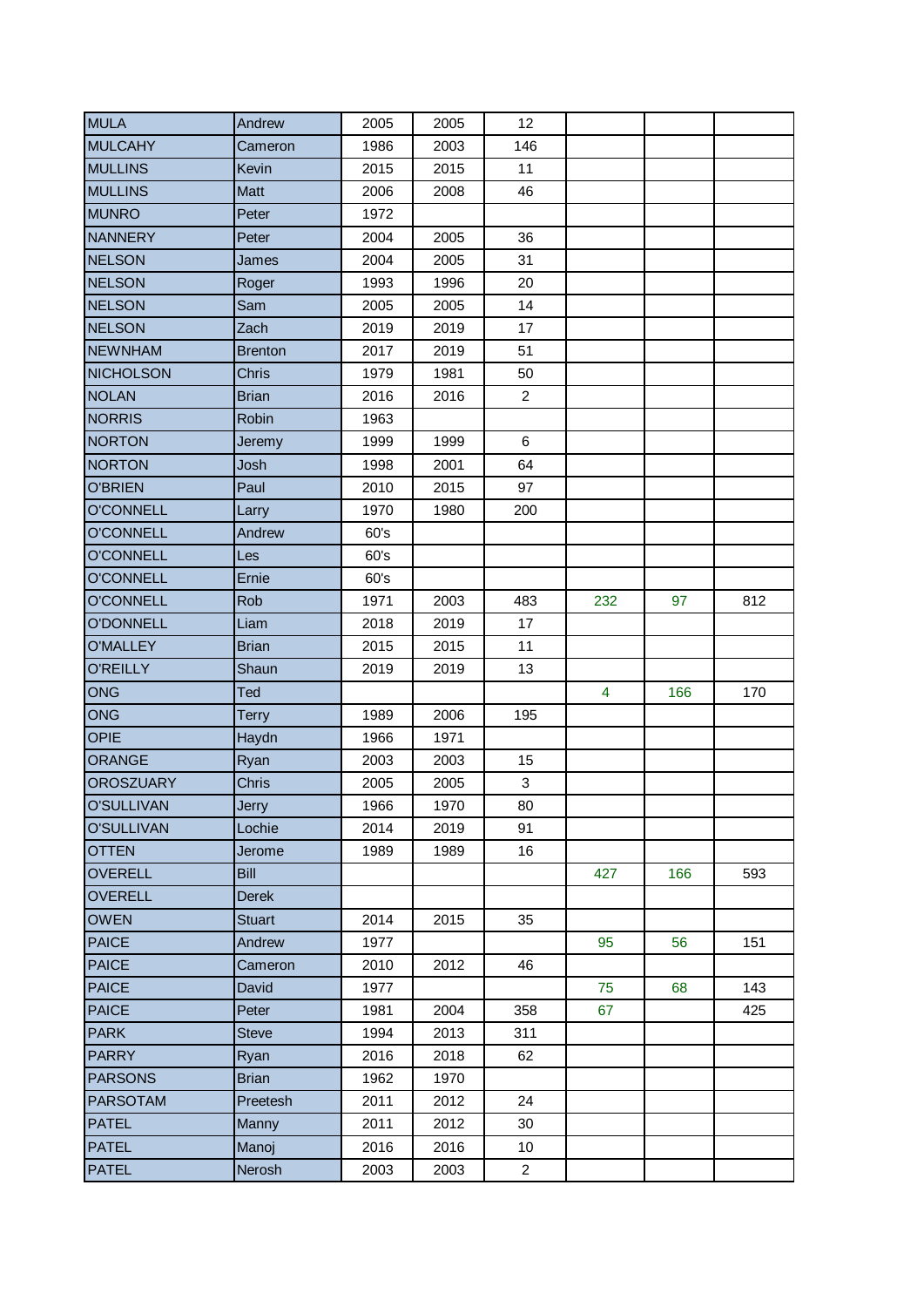| <b>PATEL</b>                   | Rakesh        | 2008         | 2013         | 96             |    |     |
|--------------------------------|---------------|--------------|--------------|----------------|----|-----|
| <b>PATERSON</b>                | Craig         | 2006         | 2013         | 35             |    |     |
| <b>PEARCE</b>                  | Andrew        | 60's         |              |                |    |     |
| PEARCE                         | <b>Jack</b>   | 60's         |              |                |    |     |
| <b>PEARCE</b>                  | John          | 1962         | 1970         |                |    |     |
| <b>PEARSON</b>                 | Michael       | 2013         | 2019         | 106            |    |     |
| PENDERGAST                     | Simon         | 2001         | 2001         | 3              |    |     |
| <b>PETSINIS</b>                | <b>Jack</b>   | 2014         | 2016         | 21             |    |     |
| PETTIT                         | David         | 1963         | 1986         | 400            |    |     |
| <b>PETTIT</b>                  | James         | 1976         | 2010         | 375            | 54 | 429 |
| <b>PETTIT</b>                  | <b>Piers</b>  | 1983         | 1984         | 32             |    |     |
| <b>PHILLIPS</b>                | James         | 2009         | 2009         | $\mathbf{1}$   |    |     |
| <b>PHILLIPS</b>                | Will          | 1988         | 1988         | 18             |    |     |
| <b>PINSON</b>                  | Chris         | 2012         | 2013         | 38             |    |     |
| <b>PLUNKETT</b>                | Matthew       | 2010         | 2010         | 16             |    |     |
| <b>PORRINS</b>                 | JJ            | 2009         | 2016         | 100            |    |     |
| <b>PORTER</b>                  | Rob           | 2013         | 2013         | 22             |    |     |
| <b>POTTER</b>                  | James         | 1990         | 1996         | 120            |    |     |
| <b>POTTER</b>                  | Mal           | 2006         | 2009         | 55             |    |     |
| <b>PRATT</b>                   | <b>Chris</b>  | 2011         | 2011         | 8              |    |     |
| PRICE                          | David         |              |              |                |    |     |
| <b>PROMNITZ</b>                | Adam          | 2009         | 2009         | $\overline{7}$ |    |     |
| <b>PUMPA</b>                   | <b>Ben</b>    | 2000         | 2000         | 9              |    |     |
| <b>PUMPA</b>                   | Declan        | 2008         | 2012         | 39             |    |     |
| <b>PUMPA</b>                   | Kyle          | 2000         | 2000         | $\overline{2}$ |    |     |
| <b>PUTNINS</b>                 | Adam          | 1994         | 2008         | 235            |    |     |
| <b>RANKIN</b>                  | Josh          | 2016         | 2017         | 5              |    |     |
| <b>RATHINAM</b>                | Shanjee       | 2011         | 2011         | $\overline{c}$ |    |     |
| <b>RAOUFI</b>                  | Mohammad      | 2014         | 2014         | 5              |    |     |
| <b>RASMUSSEN</b>               | David         |              |              |                |    |     |
| <b>RAWSTORN</b>                | <b>Brad</b>   | 2010         | 2015         | 102            |    |     |
| <b>REAY</b>                    | Andrew        |              |              |                |    |     |
| <b>REED</b>                    | Colin         |              |              |                |    |     |
| <b>REED</b>                    | Simon         | 2005         | 2007         | 42             |    |     |
| <b>REISMANIS</b>               | Scott<br>Phil | 2013         | 2013         | 16<br>47       |    |     |
| <b>REVELL</b><br><b>RHIMES</b> | Nathan        | 2004<br>2012 | 2007<br>2013 | 26             |    |     |
| <b>RIBBE</b>                   | Cornelius     | 2007         | 2010         | 37             |    |     |
| <b>RICHARDS</b>                | <b>Bob</b>    | 60's         | 1975         |                |    |     |
| <b>RICHARDSON</b>              | Jeff          | 1992         | 1997         | 55             |    |     |
| <b>RITCHIE</b>                 | <b>Mark</b>   | 1989         | 1991         | 50             |    |     |
| <b>ROBERTS</b>                 | Andy          | 2019         | 2019         | 15             |    |     |
| <b>ROBERTS</b>                 | Col           | 1963         | 1993         | 310            |    |     |
| <b>ROBERTS</b>                 | Graeme        | 2013         | 2015         | 28             |    |     |
| <b>ROBERTS</b>                 | Matt          | 2013         | 2015         | 20             |    |     |
| <b>ROBINSON</b>                | Jeremy        | 2009         | 2012         | 66             |    |     |
| <b>ROBINSON</b>                | <b>Mike</b>   | 1986         | 2010         | 164            |    |     |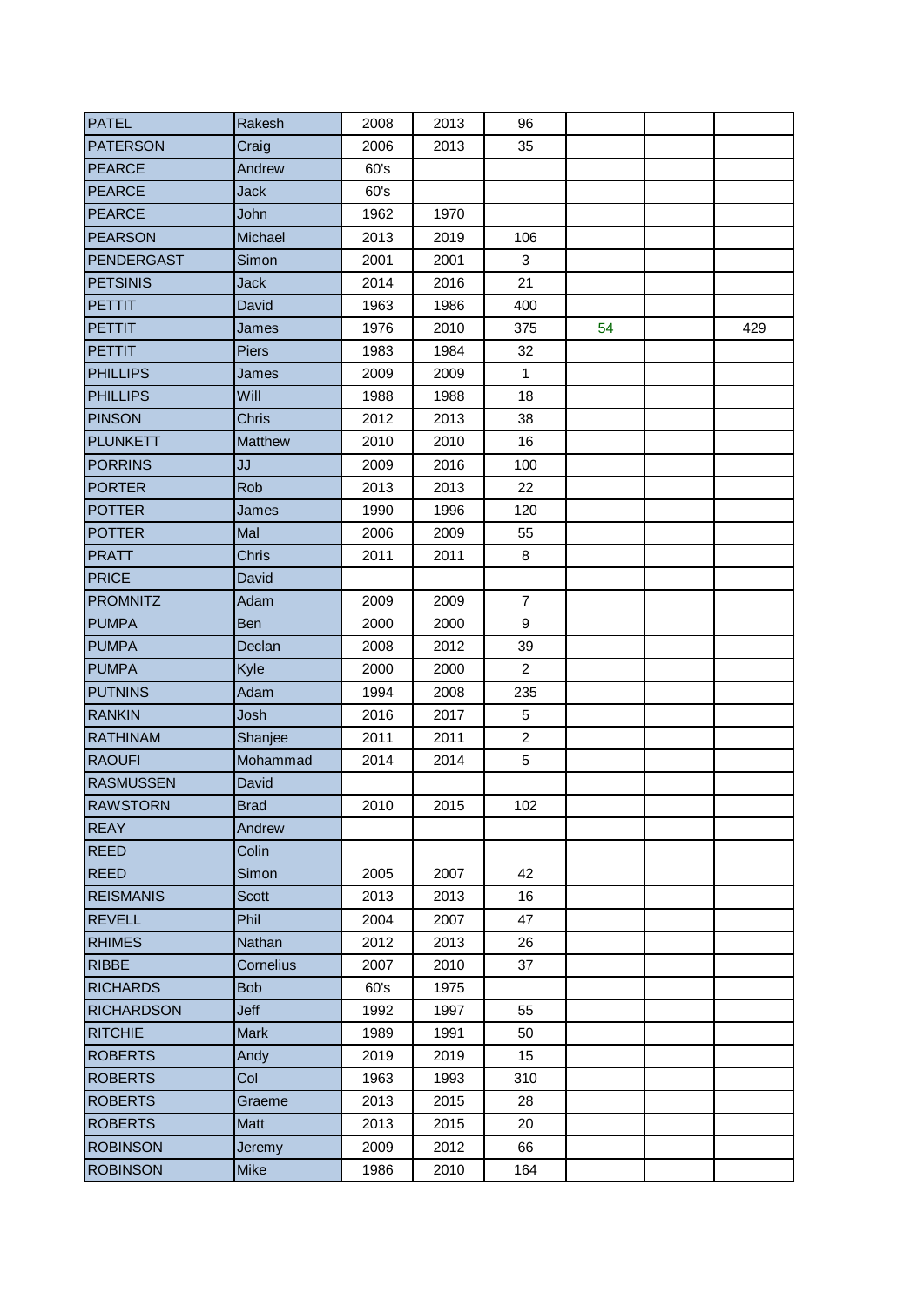| <b>ROBINSON</b>     | Richard       | 1997 | 2012 | 284            |     |          |     |
|---------------------|---------------|------|------|----------------|-----|----------|-----|
| <b>ROCK</b>         | James         | 2007 | 2007 | $\overline{4}$ |     |          |     |
| <b>ROCHANAKIJ</b>   | Michael       | 2000 | 2002 | 54             |     |          |     |
| <b>ROCHE</b>        |               | 1962 |      |                |     |          |     |
| <b>ROMAS</b>        | Adam          | 2013 | 2019 | 136            |     |          |     |
| <b>ROSER</b>        | Paul          | 1996 | 2003 | 122            |     |          |     |
| <b>ROUNSLEY</b>     | Grant         | 2012 | 2012 | 3              |     |          |     |
| <b>RUSSELL</b>      | Michael       | 1981 | 2002 | 203            |     |          |     |
| <b>RUSSELL</b>      | Simon         | 1994 | 2005 | 42             |     |          |     |
| <b>RUTTER</b>       | <b>Niall</b>  | 2008 | 2009 | 17             |     |          |     |
| <b>RYALL</b>        | Ernie         | 1961 | 1975 | 270            |     |          |     |
| <b>RYAN</b>         | Joe           | 2013 | 2013 | 9              |     |          |     |
| <b>RYE</b>          | Sam           | 2008 | 2008 | 17             |     |          |     |
| <b>SALERA</b>       | Frank         |      | 1995 |                |     | Current  |     |
| <b>SANDERS</b>      | Dave          | 1961 | 1965 | 80             |     |          |     |
| <b>SANSOM</b>       | <b>Mark</b>   | 2007 | 2010 | 46             |     |          |     |
| <b>SAOUMA</b>       | George        | 2006 | 2009 | 53             |     |          |     |
| <b>SAUNDERS</b>     | Michael       | 2001 | 2013 | 239            |     |          |     |
| <b>SAVAGE</b>       | Alex          | 2015 | 2015 | 9              |     |          |     |
| <b>SCALES</b>       | Andrew        | 2012 | 2015 | 32             |     |          |     |
| <b>SCHAPPER</b>     | <b>Drew</b>   | 2008 | 2019 | 120            |     |          |     |
| <b>SCHMALENBACH</b> | <b>Jobst</b>  | 2013 | 2017 | 50             |     |          |     |
| <b>SCHMARR</b>      | John          | 2010 | 2010 | 10             |     |          |     |
| <b>SCHRAM</b>       | Paul          | 1992 | 2002 | 136            |     |          |     |
| <b>SCHWARZ</b>      | David         | 1988 | 1988 | 14             |     |          |     |
| <b>SCHWARZ</b>      | Emil          | 2014 | 2014 | 8              |     |          |     |
| <b>SCHWUCHOW</b>    | Florian       | 2010 | 2010 | 6              |     |          |     |
| <b>SCOTT</b>        | Alan (Ozzie)  | 1996 | 2013 | 323            |     |          |     |
| <b>SCOTT</b>        | Andrew        | 1984 | 2000 | 296            |     |          |     |
| <b>SCOTT</b>        | lan           | 1961 | 1989 | 510            | 328 | $\bf{0}$ | 838 |
| <b>SELETTO</b>      | Chris         | 2003 | 2003 | 10             |     |          |     |
| <b>SELLARS</b>      | <b>Marcus</b> | 1996 | 1999 | 60             |     |          |     |
| <b>SELLARS</b>      | <b>Piers</b>  | 1998 | 2000 | 28             |     |          |     |
| <b>SEXTON</b>       | Hugh          | 1997 | 1997 | 14             |     |          |     |
| <b>SEXTON</b>       | Ken           | 1997 | 1997 | 15             |     |          |     |
| <b>SHARPLES</b>     | Ashley        | 1990 | 1990 | 16             |     |          |     |
| <b>SHAW</b>         | Kurt          | 1998 | 1998 | 14             |     |          |     |
| <b>SHEEKEY</b>      | Jayden        | 2007 | 2007 | $\mathbf{1}$   |     |          |     |
| <b>SHEPARD</b>      | Rob           | 2005 | 2008 | 42             |     |          |     |
| <b>SHIMELL</b>      | Richard       | 2011 | 2011 | 12             |     |          |     |
| <b>SHIRLEY</b>      | Alex          | 1993 | 1993 | $\mathbf{1}$   |     |          |     |
| <b>SHIRLEY</b>      | Gerard        | 1986 | 1994 | 107            |     |          |     |
| <b>SIMMONDS</b>     | <b>Brad</b>   | 2007 | 2009 | 53             |     |          |     |
| <b>SIMS</b>         | Daniel        | 1992 | 1996 | 16             |     |          |     |
| <b>SIMS</b>         | Adam          | 1994 | 1997 | 50             |     |          |     |
| <b>SINGLETON</b>    | $\mathbb S$   | 1990 | 1990 | 14             |     |          |     |
| <b>SLAUGHTER</b>    | Gary          | 2003 | 2012 | 170            |     |          |     |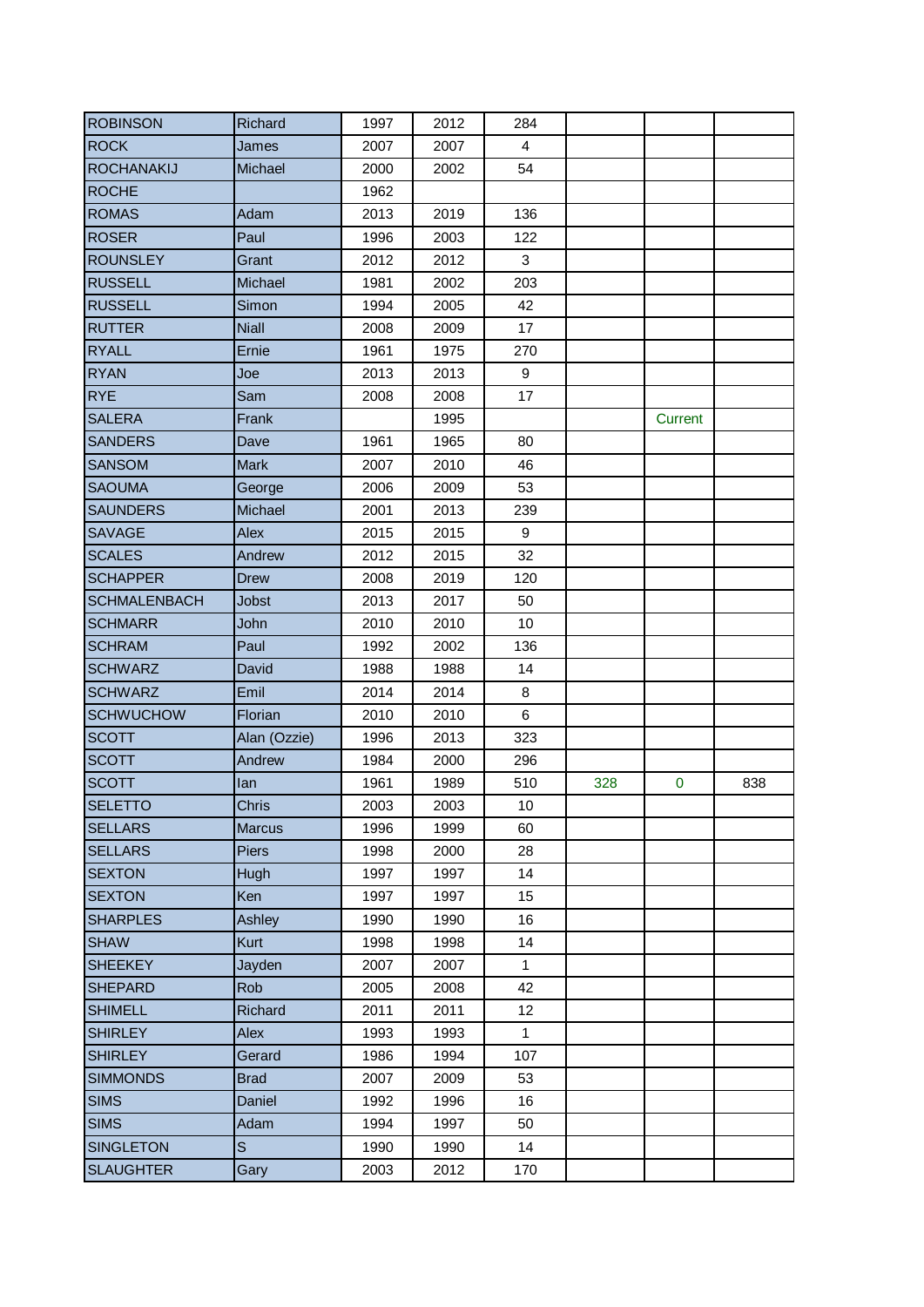| <b>SLUYTERS</b>       | Paul         | 2007 | 2007 | 3              |     |     |     |
|-----------------------|--------------|------|------|----------------|-----|-----|-----|
| <b>SMALL</b>          | <b>Baden</b> | 1998 | 2015 | 235            |     |     |     |
| <b>SMITH</b>          | Noel         | 1993 | 1997 | 30             |     |     |     |
| <b>SMITH</b>          | <b>Nick</b>  | 2000 | 2003 | 29             |     |     |     |
| <b>SMITH</b>          | lan          | 1987 | 1993 | 85             |     |     |     |
| <b>SMITH</b>          | Jeremy       | 1999 | 2003 | 74             |     |     |     |
| SMITH (NZ)            | Jimmy        | 1995 | 1995 | 13             |     |     |     |
| <b>SMITH</b>          | Leon         | 2007 | 2012 | 107            |     |     |     |
| <b>SMITH</b>          | Ray          | 2015 | 2015 | 10             |     |     |     |
| <b>SNEIDER</b>        | David        | 80's |      | 50             |     |     |     |
| <b>SNEIDER</b>        | Jeremy       | 80's |      | 50             |     |     |     |
| <b>SOMA</b>           | Vijay        | 2008 | 2016 | 119            |     |     |     |
| <b>SPALDING</b>       | Andrew       | 2004 | 2009 | 88             |     |     |     |
| <b>SPARKS</b>         | Ken          | 60's | 1979 | $200+$         |     |     |     |
| <b>SPENCE</b>         | lan          | 1981 | 1990 | 165            |     |     |     |
| <b>SPENCER</b>        | James        | 2014 | 2014 | $\overline{7}$ |     |     |     |
| <b>STANNARD</b>       | Greg         | 1999 | 2007 | 54             |     |     |     |
| <b>STANNARD</b>       | Martin       | 1999 | 1999 | 14             |     |     |     |
| <b>STANNARD</b>       | Tim          | 1999 | 2014 | 218            |     |     |     |
| <b>STEFES</b>         | <b>Chris</b> | 2010 | 2010 | $\overline{4}$ |     |     |     |
| <b>STEPHEN</b>        | <b>Mark</b>  | 1993 | 1999 | 65             |     |     |     |
| <b>STEPHEN</b>        | Keith        | 1992 | 1998 | 147            |     |     |     |
| <b>STEPHEN</b>        | Lincon       | 2005 | 2011 | 121            |     |     |     |
| <b>STERRITT</b>       | Andrew       | 2017 | 2017 | 4              |     |     |     |
| <b>STEVENS</b>        | Gordon       | 1966 | 1970 | 90             |     |     |     |
| <b>STEVENSON</b>      | Tim          | 1988 | 1996 | 90             |     |     |     |
| <b>STEWART</b>        | Andrew       | 2002 | 2004 | 41             |     |     |     |
| <b>STEWART</b>        | Cam          | 2007 | 2008 | 25             |     |     |     |
| <b>STEWART</b>        | Craig        | 2007 | 2013 | 90             |     |     |     |
| <b>STEWART</b>        | Sandy        | 1986 | 1998 | 186            | 323 | 163 | 672 |
| <b>STOCKER</b>        | Dan          | 2004 | 2004 | 10             |     |     |     |
| <b>STRANGES</b>       | Vinny        | 1990 | 2008 | 286            |     |     |     |
| <b>STREETON</b>       | <b>Nick</b>  | 1997 | 1997 | 12             |     |     |     |
| <b>STUCKEY</b>        | Charlie      | 2011 | 2011 | 9              |     |     |     |
| <b>SYM</b>            | <b>Bob</b>   | 1989 | 1996 | 67             |     |     |     |
| <b>SYMES-THOMPSON</b> | Harry        | 2013 | 2013 | 8              |     |     |     |
| <b>SYMON</b>          | Andy         | 2007 | 2016 | 119            |     |     |     |
| <b>SYMON</b>          | <b>Ben</b>   | 2009 | 2015 | 72             |     |     |     |
| <b>SYMON</b>          | Jonno        | 2015 | 2015 | 14             |     |     |     |
| <b>TAIT</b>           | Doug         | 1963 |      |                |     |     |     |
| <b>TAIT</b>           | George       | 1963 | 1983 | 378            |     |     |     |
| <b>TAIT</b>           | John         | 1973 | 2001 | 504            | 130 | 120 | 754 |
| <b>TANNER</b>         | Peter        | 1980 | 1986 | 125            |     |     |     |
| <b>TAYLOR</b>         | Zak          | 2018 | 2019 | 27             |     |     |     |
| <b>TELFORD</b>        | Lachlan      | 2007 | 2007 | $\overline{7}$ |     |     |     |
| <b>THOMSON</b>        | Rod          | 1992 | 2002 | 151            |     |     |     |
| <b>THOMSON</b>        | Russell      | 2012 | 2016 | 61             |     |     |     |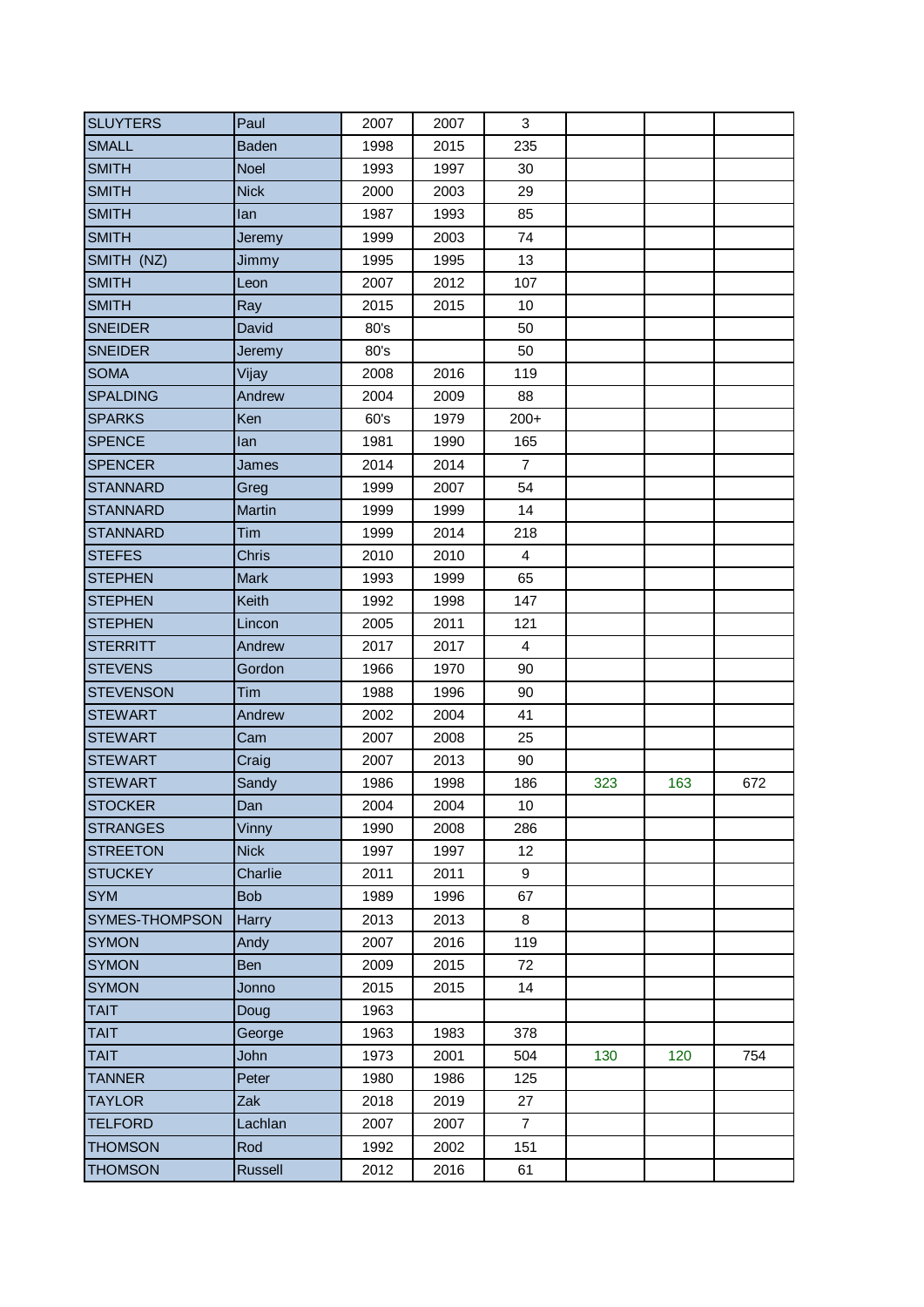| <b>THOMPSON</b>                                                                       | <b>Matt</b>         | 1990         | 2009         | 222            |  |     |
|---------------------------------------------------------------------------------------|---------------------|--------------|--------------|----------------|--|-----|
| <b>THRELFALL</b>                                                                      | <b>Robert</b>       | 2013         | 2013         | 16             |  |     |
| <b>TILL</b>                                                                           | Jacob               | 2016         | 2016         | 16             |  |     |
| <b>TOOMEY</b>                                                                         | Dan                 | 2006         | 2014         | 125            |  |     |
| <b>TOOMEY</b>                                                                         | <b>Matt</b>         | 2006         | 2011         | 93             |  |     |
| <b>TRAYNOR</b>                                                                        | Matt                | 1988         | 1988         | 18             |  |     |
| <b>TREADGOLD</b>                                                                      | James               | 2009         | 2009         | 17             |  |     |
| <b>TREVEAVAN</b>                                                                      | L                   | 60's         |              |                |  |     |
| <b>TREVILLIAN</b>                                                                     | Daniel              | 2005         | 2005         | 11             |  |     |
| <b>TUCKER</b>                                                                         | Patty               | 2007         | 2010         | 44             |  |     |
| <b>TUCKER</b>                                                                         | Sean                | 2006         | 2013         | 120            |  |     |
| <b>TURK</b>                                                                           | Paul                | 2010         | 2018         | 173            |  |     |
| <b>TURNBULL</b>                                                                       | lan                 | 1987         | 1988         | 30             |  |     |
| <b>TURNER</b>                                                                         | Harry               | 1998         | 1998         | 14             |  |     |
| <b>UMBERS</b>                                                                         | Ross                | 1980         | 1987         | 130            |  |     |
| <b>UNTHANK</b>                                                                        | <b>Bruce</b>        | 70's         | 1988         |                |  |     |
| <b>UNTHANK</b>                                                                        | Eric                | 1966         | 1975         | 180            |  |     |
| <b>URPIS</b>                                                                          | Sandro              | 1996         | 1998         | 27             |  |     |
| <b>VALENTI</b>                                                                        | Paul                | 2015         | 2019         | 77             |  |     |
| <b>VALLABAH</b>                                                                       | Rajen               | 2010         | 2015         | 67             |  |     |
| <b>VALLADARES</b>                                                                     | <b>Brenton</b>      | 2007         | 2007         | $\overline{2}$ |  |     |
| <b>VANCE</b>                                                                          | Gareth              | 2012         | 2014         | 33             |  |     |
| <b>VAN MINDE</b>                                                                      | Jesse               | 2015         | 2015         | 9              |  |     |
|                                                                                       |                     |              |              | 36             |  |     |
| <b>VAVASSEUR</b>                                                                      | Matt                | 2011         | 2012         |                |  |     |
| <b>VAVASSEUR</b>                                                                      | Peter               | 1980         | 2012         | 434            |  | 434 |
| <b>VERSPUY</b>                                                                        | Jason               | 2006         | 2008         | 51             |  |     |
| <b>VINEY</b>                                                                          | <b>Barry</b>        | 60's         | 1972         |                |  |     |
| <b>VINEY</b>                                                                          | Robin               | 60's         | 1974         |                |  |     |
| <b>VON BOULEN</b>                                                                     | <b>Malte</b>        | 2000         | 2000         | 16             |  |     |
| <b>VON GEORG</b>                                                                      | Oscar               | 2011         | 2011         | $\mathbf{1}$   |  |     |
| WADA (uk)                                                                             | Michael             | 1997         | 1997         | 3              |  |     |
| WAKI (Japan)                                                                          | Masa                | 1990         | 1992         | 39             |  |     |
| <b>WALDON</b>                                                                         | James               | 2006         | 2006         | 15             |  |     |
| <b>WALKER</b>                                                                         | Alan (Tangles)      | 1985         | 1987         | 35             |  |     |
| <b>WALKER</b>                                                                         | Damian              | 1986         | 2008         | 241            |  |     |
| <b>WALKER</b>                                                                         | Norm                | 1979         | 1982         | 72             |  |     |
| <b>WALL</b>                                                                           | <b>Scott</b>        | 2014         | 2015         | 13             |  |     |
|                                                                                       | <b>Nick</b>         | 2004         | 2005         | 26             |  |     |
| <b>WALTON-HEALEY</b><br><b>WALSH</b>                                                  | David               | 1963         |              |                |  |     |
|                                                                                       | Scott               | 1999         | 2006         | 92             |  |     |
|                                                                                       | Sam                 | 2014         | 2014         | 13             |  |     |
|                                                                                       | Nathan              | 2004         | 2008         | 134            |  |     |
|                                                                                       | Ash                 | 1995         | 2015         | 256            |  |     |
| <b>WASHUSEN</b><br><b>WASSMAN</b><br><b>WATERSON</b><br><b>WATSON</b><br><b>WATTS</b> | Andrew              | 2011         | 2011         | $\overline{7}$ |  |     |
| <b>WEBSTER</b>                                                                        | Charles             | 2009         | 2011         | 43             |  |     |
| <b>WEEKS</b><br><b>WEEKS</b>                                                          | <b>Bill</b><br>Matt | 1984<br>2001 | 1985<br>2002 | 36<br>33       |  |     |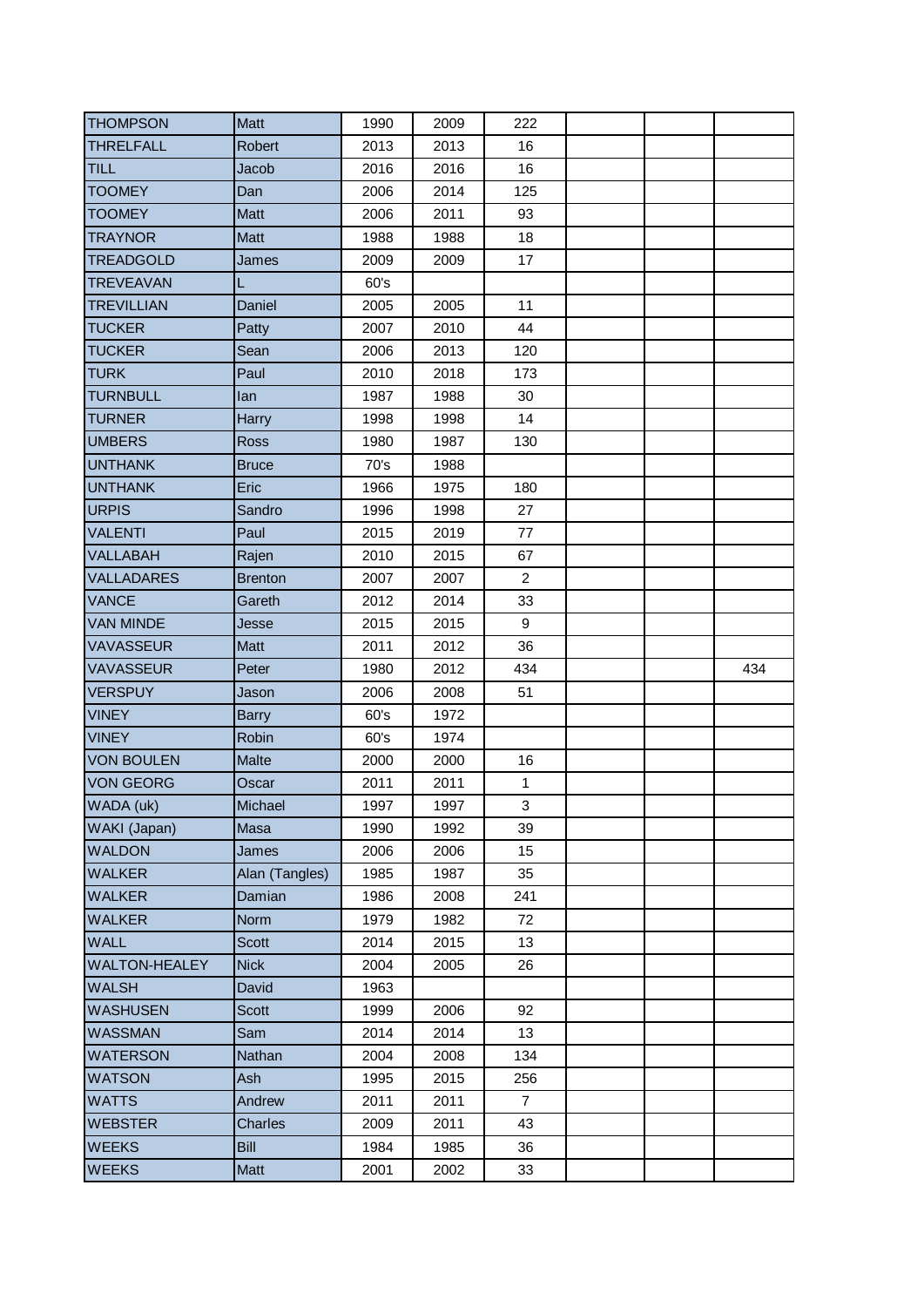| <b>WEIJERS</b>      | Will           | 2006 | 2015 | 145            |                        |    |
|---------------------|----------------|------|------|----------------|------------------------|----|
| <b>WELLER</b>       | Peter (PJ)     | 1994 | 2015 | 259            |                        |    |
| <b>WELLER</b>       | Sam            | 1991 | 2010 | 260            |                        |    |
| <b>WELLMAN</b>      | <b>Chris</b>   | 1990 | 1994 | 65             |                        |    |
| <b>WELSH</b>        | Phil           | 2011 | 2012 | 33             |                        |    |
| <b>WENSOR</b>       | Paul           | 1988 | 2013 | 149            |                        |    |
| <b>WHEATER</b>      | Andrew         | 2012 | 2012 | 6              |                        |    |
| <b>WHINNEY</b>      | David          | 1998 | 2000 | 48             |                        |    |
| <b>WHINNEY</b>      | <b>Mark</b>    | 1997 | 2004 | 125            |                        |    |
| <b>WHITE</b>        | <b>Jack</b>    | 2015 | 2015 | 13             |                        |    |
| <b>WHITE</b>        | <b>Matthew</b> | 2009 | 2010 | 16             |                        |    |
| <b>WHITE</b>        | <b>Scott</b>   | 1989 | 2005 | 143            |                        |    |
| <b>WHITE</b>        | Tim            | 2003 | 2003 | $\overline{2}$ |                        |    |
| <b>WILDE</b>        | John           | 1963 |      |                |                        |    |
| <b>WILKINS</b>      | Aiden          | 1998 | 2001 | 69             |                        |    |
| <b>WILKINS</b>      | <b>Boyd</b>    | 1992 | 1999 | 127            |                        |    |
| <b>WILLIAMS</b>     | Floyd          | 1994 | 2002 | 140            |                        |    |
| <b>WILLIAMS</b>     | Gwyn           | 2004 | 2005 | 29             |                        |    |
| <b>WILLIAMS</b>     | lan            |      |      |                |                        |    |
| <b>WILLIAMS</b>     | Andrew         | 1997 | 2001 | 73             |                        |    |
| <b>WILLIAMS</b>     | Oscar          | 2004 | 2019 | 27             |                        |    |
| <b>WILLIAMSON</b>   | Jamie          | 2000 | 2001 | 26             |                        |    |
| <b>WILLIAMSON</b>   | Simon          | 2001 | 2001 | 18             | 54                     | 72 |
| <b>WILLIS</b>       | <b>Scott</b>   | 2016 | 2016 | $\mathbf{1}$   |                        |    |
| <b>WILSON</b>       | <b>Blair</b>   | 1990 | 2001 | 86             |                        |    |
| <b>WILSON</b>       | <b>Nick</b>    | 2017 | 2019 | 27             |                        |    |
| <b>WILSON</b>       | Rohan          | 1995 | 2002 | 130            |                        |    |
| <b>WINN</b>         | Rob            | 2005 | 2005 | 13             |                        |    |
| <b>WINTER</b>       | E              | 1961 |      |                |                        |    |
| <b>WINTLE</b>       | Ben            |      |      |                |                        |    |
| <b>WOLEDGE</b>      | Robin          |      |      |                |                        |    |
| WOODFORD            | <b>Barry</b>   | 1969 | 1984 | 260            |                        |    |
| <b>WOODHEAD</b>     | Ben            | 2012 | 2013 | 22             |                        |    |
| <b>WOODLEY</b>      | Matt           | 2017 | 2017 | $\overline{4}$ |                        |    |
| <b>WOODMAN</b>      | Peter          | 1980 | 1994 | 249            |                        |    |
| <b>WOODMAN</b>      | Owen           | 1973 | 1982 | 180            |                        |    |
| <b>WORRALL (uk)</b> | Grant          | 1998 | 1998 | 10             |                        |    |
| <b>WRIGHT</b>       | Andy           | 1961 |      |                |                        |    |
| <b>WRIGHT</b>       | Carlos         | 2009 | 2009 | 5              |                        |    |
| <b>WRIGHT</b>       | Roger          | 1961 |      |                |                        |    |
| <b>WROE</b>         | Lucas          | 2011 | 2011 | 11             |                        |    |
| <b>YELKEN</b>       | Ercan          | 2012 | 2015 | 58             |                        |    |
| YOUNG               | James          | 2006 | 2006 | 12             |                        |    |
| <b>YOUNG</b>        | Shaun          | 1991 | 2004 | 253            |                        |    |
| <b>ZHANG</b>        | Haoran         | 2016 | 2016 | $\mathbf{1}$   |                        |    |
|                     |                |      |      |                | <b>Green = Current</b> |    |
|                     |                |      |      |                |                        |    |